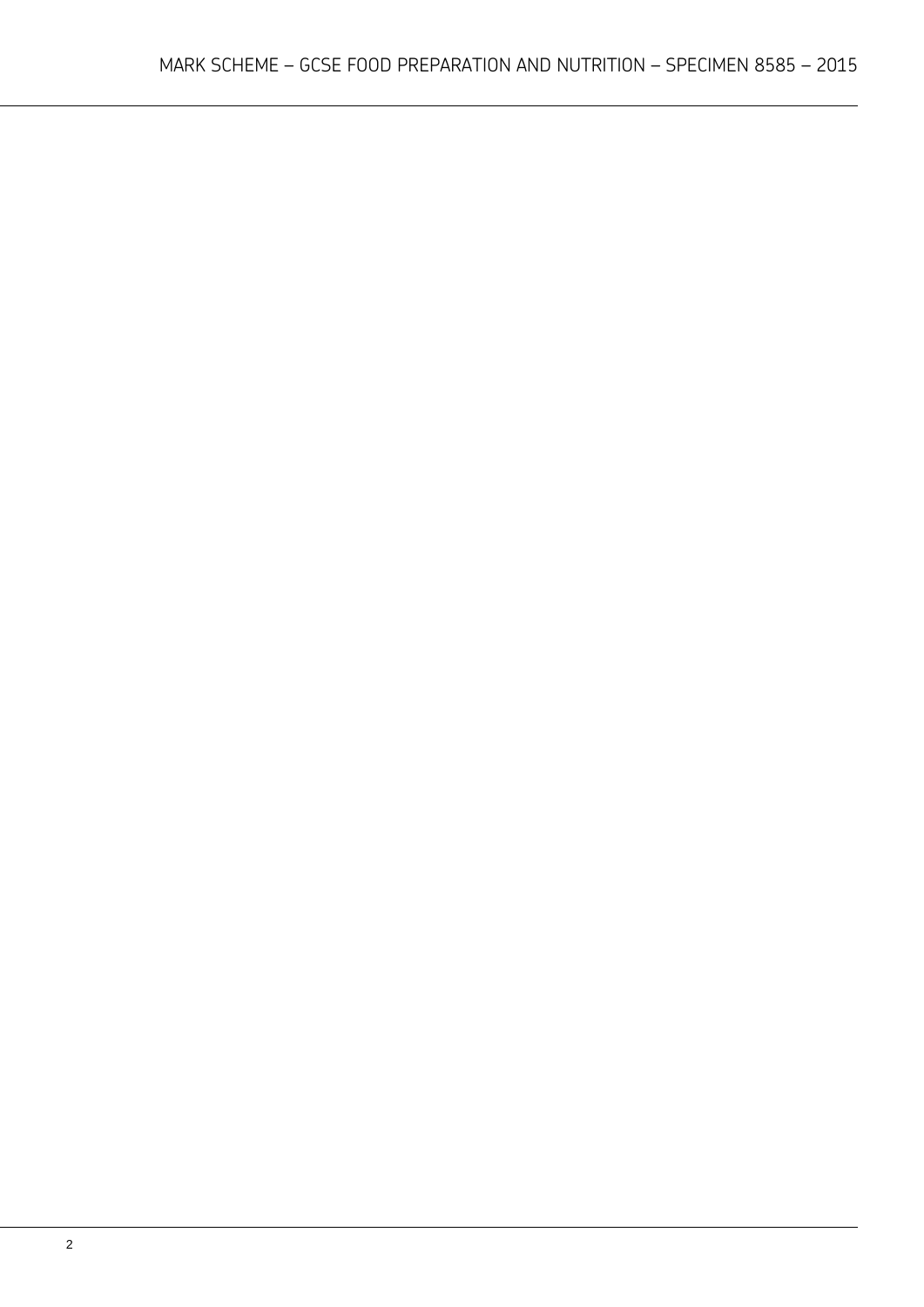This mark scheme is intended as a guide to the responses expected but is not intended to be exhaustive or prescriptive. If students offer alternative responses which are equally valid **then full credit must be given.** Outcomes will closely relate to the assessment objectives (AO1, 2 and 4) and grade descriptors for this specification. Assessment objectives linked to each question are shown within the mark scheme.

The level descriptors below are intended to be a guide when assessing the quality and levels of response.

| High         |                                                                                                                                                                                                                                                                 |
|--------------|-----------------------------------------------------------------------------------------------------------------------------------------------------------------------------------------------------------------------------------------------------------------|
|              | Students will demonstrate a detailed knowledge and understanding by recall and application of the key<br>concepts and principles related to food preparation and nutrition. (AO1)                                                                               |
|              | There will be accurate application of relevant knowledge and relevant examples will be given showing<br>clarity of understanding. Responses will include detailed factual explanations and frequent qualified<br>answers. (AO2)                                 |
|              | Responses will show the ability to plan, review, analyse and evaluate different aspects of food<br>preparation and nutrition, making reasoned judgements and presenting substantiated conclusions about<br>food made by themselves and others. (AO4)            |
|              | Work will show accuracy and use a range of specialist terminology correctly.                                                                                                                                                                                    |
| Intermediate |                                                                                                                                                                                                                                                                 |
|              | Students will demonstrate sound knowledge and understanding by recall and application of most key<br>concepts and principles related to food preparation and nutrition. (AO1)                                                                                   |
|              | There will be some application of knowledge and appropriate examples will be given, showing a grasp of<br>most aspects but some areas may lack clarity. Responses will include factual responses which include<br>some explanation and qualified answers. (AO2) |
|              | Responses will show the ability to plan, review, analyse and evaluate aspects of food preparation and<br>nutrition. Students will make appropriate links and draw conclusions about food made by themselves and<br>others (AO4).                                |
|              | Work will include the occasional inaccuracy but will use most specialist terminology correctly.                                                                                                                                                                 |
| Low          |                                                                                                                                                                                                                                                                 |
|              | Students will demonstrate sound knowledge and understanding by recall and application of some key<br>concepts and principles related to food preparation and nutrition. (AO1)                                                                                   |
|              | There will be limited application of knowledge and few examples will be given, showing a grasp of some<br>aspects but some areas may lack clarity. Responses will include basic responses which include some<br>basic and few qualified answers. (AO2)          |
|              | Responses will show a limited ability to plan, review, analyse and evaluate aspects of food preparation<br>and nutrition, will make basic links and may draw conclusions about food made by themselves and<br>others (AO4)                                      |
|              | Work will include the occasional inaccuracy but will use some specialist terminology correctly.                                                                                                                                                                 |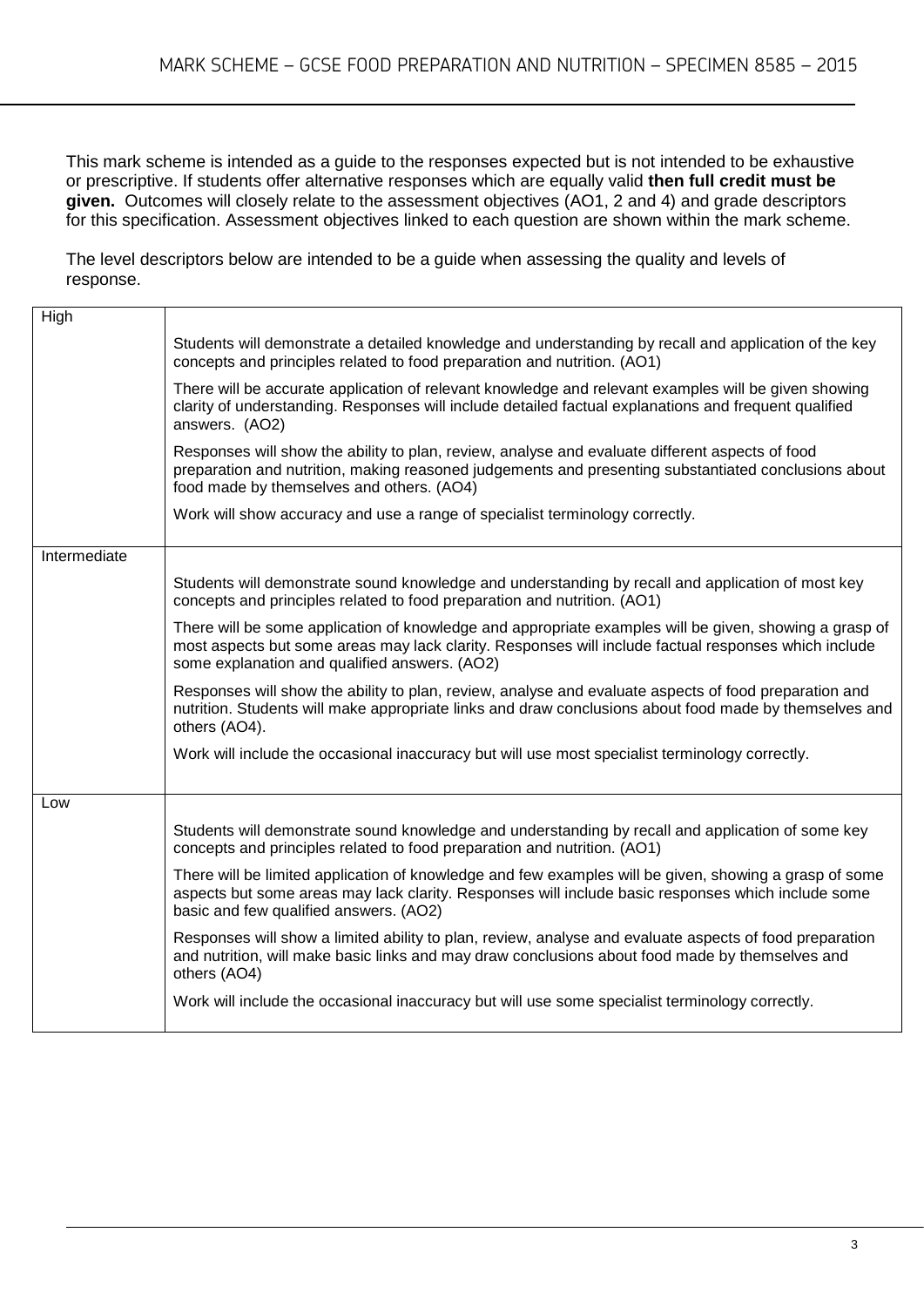|          | <b>Section A</b>                                                                                                               |                   |              |
|----------|--------------------------------------------------------------------------------------------------------------------------------|-------------------|--------------|
| Question | <b>Answer Key</b>                                                                                                              | <b>Assessment</b> | <b>Total</b> |
|          |                                                                                                                                | Objective         | marks        |
| 1.1      | C                                                                                                                              | <b>AO1</b>        | 1            |
|          | The baked beans provide the most dietary fibre content.                                                                        |                   |              |
|          | (50g portions provide the following dietary fibre content:                                                                     |                   |              |
|          | cheese 0.0g, marmalade 0.15g, beans 1.85g, grilled tomatoes                                                                    |                   |              |
|          | 0.75g                                                                                                                          |                   |              |
|          | Ref: Explore food BNF Database.)                                                                                               |                   |              |
| 1.2      | A                                                                                                                              | <b>AO1</b>        | 1            |
|          | The cheese provides the most saturated fat content.                                                                            |                   |              |
|          |                                                                                                                                |                   |              |
|          | (50g portions provide the following saturated fat content:<br>cheese 10.84g, marmalade 0.0g, beans 0.05g, grilled tomatoes     |                   |              |
|          | 0.55g                                                                                                                          |                   |              |
|          | Ref: Explore food BNF Database.)                                                                                               |                   |              |
|          |                                                                                                                                |                   |              |
| 1.3      | D<br>The tomatoes provide the most vitamin C content.                                                                          | <b>AO1</b>        | 1            |
|          |                                                                                                                                |                   |              |
|          | Vitamin C content in some of the foods will have been lost during                                                              |                   |              |
|          | heat processing eg orange marmalade.                                                                                           |                   |              |
|          | (50g portions provide the following vitamin C content:<br>cheese trace, marmalade 5mg, beans trace, grilled tomatoes           |                   |              |
|          | 9.5 <sub>mg</sub>                                                                                                              |                   |              |
|          | Ref: Explore food BNF Database.)                                                                                               |                   |              |
|          |                                                                                                                                |                   |              |
| 1.4      | C                                                                                                                              | <b>AO1</b>        | 1            |
|          | Baked beans on toast is the best example of protein<br>complementation with the essential amino acids in these foods           |                   |              |
|          | working together. Although marmalade and tomatoes may contain                                                                  |                   |              |
|          | small amounts of essential amino acids, beans provide the most                                                                 |                   |              |
|          | substantial amount making it a viable partner to the amino acids<br>in the bread.                                              |                   |              |
|          | Cheese is not relevant as this is a HBV protein and contains all                                                               |                   |              |
|          | the essential amino acids.                                                                                                     |                   |              |
| 2.1      | D                                                                                                                              | <b>AO1</b>        | 1            |
|          | The correct temperature for a domestic freezer is -18c                                                                         |                   |              |
|          | Industrial freezers are much lower.                                                                                            |                   |              |
| 2.2      | $\mathbf C$                                                                                                                    | <b>AO1</b>        | 1            |
|          | Uncooked meat must be stored covered on the bottom shelf.                                                                      |                   |              |
|          |                                                                                                                                |                   |              |
|          | This is to prevent any cross contamination from juices/blood<br>dripping onto or coming into contact with other foods. If left |                   |              |
|          | uncovered or above other foods cross contamination is more                                                                     |                   |              |
|          | likely.                                                                                                                        |                   |              |
| 2.3      | A                                                                                                                              | <b>AO1</b>        | 1            |
|          | Most bacteria become active when food is defrosted                                                                             |                   |              |
| 2.4      | $\mathbf C$<br>Most high risk foods are high in protein and high in moisture                                                   | <b>AO1</b>        | 1            |
|          |                                                                                                                                |                   |              |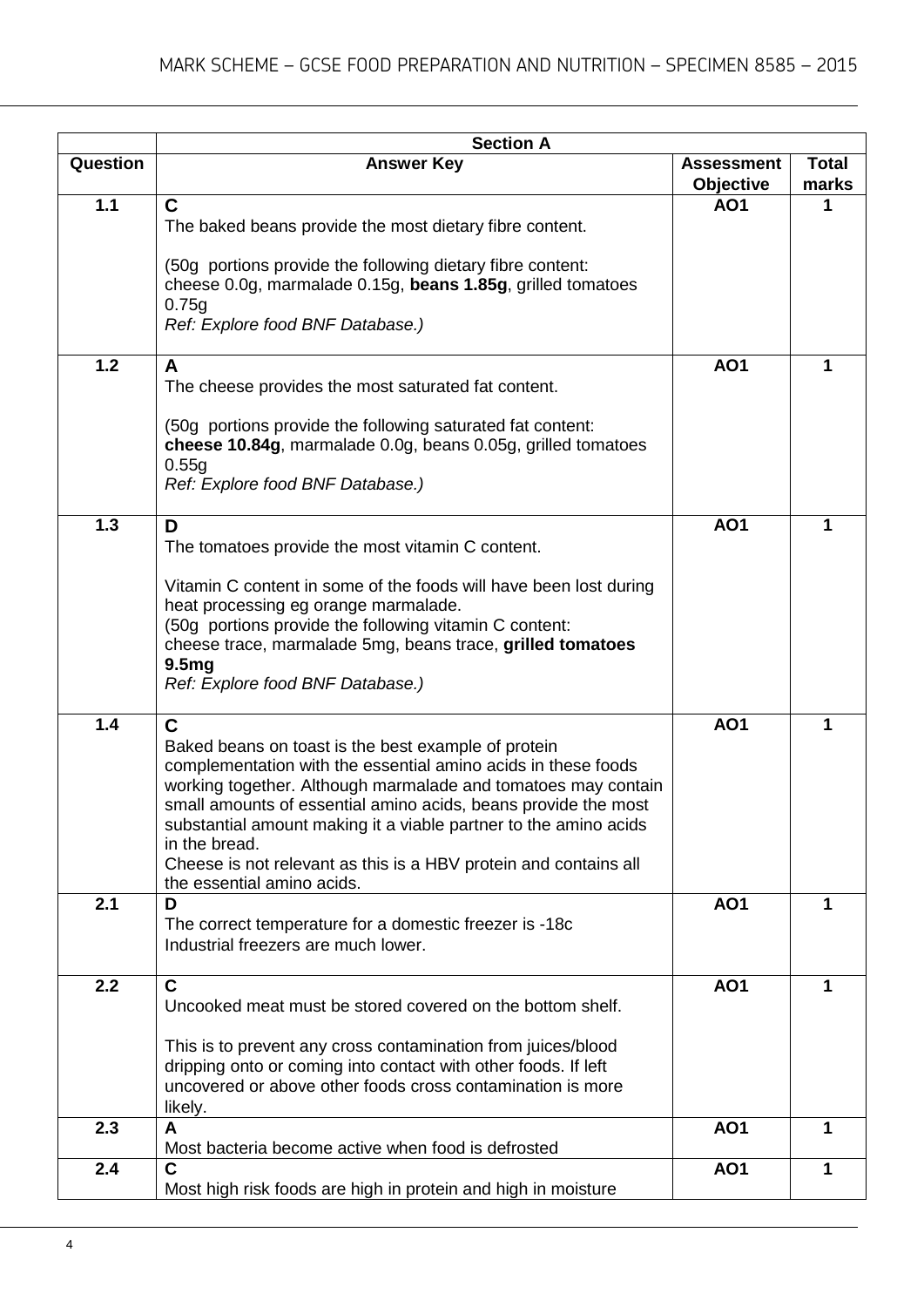| 3.1          | В<br>Gluten is the protein in flour.                                                                                                                                                                                                                                                                           | <b>AO1</b> | 1  |
|--------------|----------------------------------------------------------------------------------------------------------------------------------------------------------------------------------------------------------------------------------------------------------------------------------------------------------------|------------|----|
| 3.2          | D<br>Strong plain flour has the highest gluten content.<br>Most flours will have some gluten content but the question asks<br>for the 'highest' content.                                                                                                                                                       | <b>AO1</b> | 1  |
| 3.3          | A<br>Salt is mainly used to improve the flavour of bread.<br>It does not add colour, sugar feeds the yeast and salt strengthens<br>gluten.                                                                                                                                                                     | <b>AO1</b> | 1  |
| 3.4          | В<br>Carbon dioxide is released when yeast is activated.                                                                                                                                                                                                                                                       | <b>AO1</b> |    |
| 4.1          | B<br>Wheat is the only primary source of food<br>The others foods have all undergone some secondary<br>processing.                                                                                                                                                                                             | <b>AO1</b> | 1  |
| 4.2          | C<br>Cheese is the only food mentioned that has undergone secondary<br>processing (Made from milk)<br>All other foods are primary sources in their natural state.                                                                                                                                              | <b>AO1</b> | 1  |
| 4.3          | D<br>Fruit and vegetables grown without the use of artificial fertilisers<br>are called organic.<br>Free range relates to animals and dairy farming not fruit and<br>vegetables, fortified is linked to added nutrients not fertilisers and<br>genetically modified relates to modification of the foods' DNA. | <b>AO1</b> | 1  |
| 4.4          | Ć<br>The tub of prawn salad is the only fresh food included here and<br>therefore would display a 'Use by date'                                                                                                                                                                                                | <b>AO1</b> | 1  |
| 5.1          | $\mathbf C$<br>Lactose intolerance is linked to dairy foods.<br>Lactose is the sugar found in milk.                                                                                                                                                                                                            | <b>AO1</b> | 1  |
| 5.2          | В<br>The weight of the food is the only information in the list of possible<br>answers that is compulsory on a food label and required by law.                                                                                                                                                                 | <b>AO1</b> | 1  |
| 5.3          | D<br>Almonds (nuts) are classed as a major food allergen and appear<br>on the list of 14 main allergens (Ref: Food Standards Agency)<br>Onions may cause watery eyes but this is not an allergic reaction.<br>It is unusual for people to have allergic reaction to chicken or<br>bananas.                     | <b>AO1</b> | 1  |
| 5.4          | C<br>The difference test is the only test that identifies an 'odd one out'                                                                                                                                                                                                                                     | <b>AO1</b> | 1  |
| <b>Total</b> |                                                                                                                                                                                                                                                                                                                |            | 20 |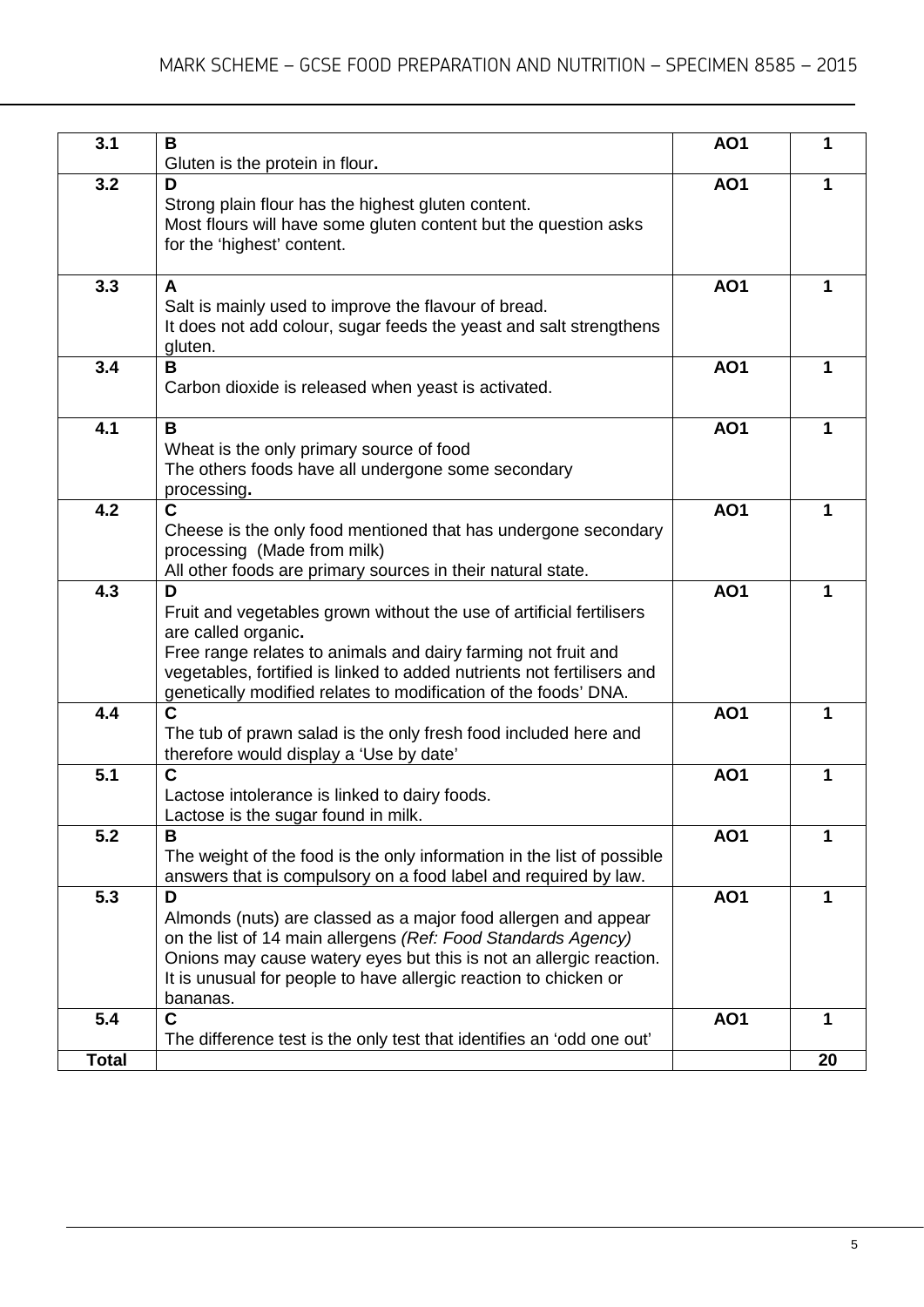|    |      | <b>Section B</b>                                                                                                                                                                                                                                                                                                                                                                                                                                                                                                                                                                                                     |                  |                       |
|----|------|----------------------------------------------------------------------------------------------------------------------------------------------------------------------------------------------------------------------------------------------------------------------------------------------------------------------------------------------------------------------------------------------------------------------------------------------------------------------------------------------------------------------------------------------------------------------------------------------------------------------|------------------|-----------------------|
| Qu | Part | <b>Marking guidance</b>                                                                                                                                                                                                                                                                                                                                                                                                                                                                                                                                                                                              |                  | <b>Total</b><br>marks |
| 6  | 1    | Explain how the macronutrient content of the packed lunch provides Joe with<br>energy.<br>This question is assessed against AO2.<br>Students will apply their knowledge of nutrition to the given packed lunch.                                                                                                                                                                                                                                                                                                                                                                                                      |                  | 6<br>marks            |
|    |      | Response applies knowledge and<br>understanding of energy sources in the<br>packed lunch. Answer identifies the three<br>energy giving macronutrients and gives further<br>factual details for each eg response will<br>include reference to carbohydrates and fats as<br>main energy giving nutrients and protein as a<br>secondary source and give correct information<br>on food sources of these or may identify<br>nutrient types such as sugars, starches or<br>saturated/unsaturated fats.                                                                                                                    | $5-6$<br>marks   |                       |
|    |      | Response applies some knowledge of energy<br>sources within the lunch. Answer identifies two<br>or more energy giving macronutrients correctly<br>and includes some further detail eg may<br>correctly identify carbohydrates and fats as<br>main energy giving macronutrients but omit<br>proteins. Some correct food sources or<br>examples of the macronutrient types will be<br>included.                                                                                                                                                                                                                        | $3 - 4$<br>marks |                       |
|    |      | One or more macronutrients or foods<br>providing energy may be identified but answer<br>lacks any further detail and may have some<br>omissions and inaccuracies                                                                                                                                                                                                                                                                                                                                                                                                                                                     | $1 - 2$<br>marks |                       |
|    |      | No answer worthy of credit                                                                                                                                                                                                                                                                                                                                                                                                                                                                                                                                                                                           | 0 marks          |                       |
|    |      | Indicative content:<br>The following three energy giving macronutrients are identified:<br>1. Carbohydrates<br>Carbohydrates are present within the packed lunch in the form of starch and<br>sugars. Specifically they will be provided from the white bread, the chocolate<br>biscuit and the salt and vinegar crisps, as well as the high sugar content in the<br>sweet orange drink. Energy may be released in different ways depending upon<br>the type of food. In this particular instance there will be a slow release of energy<br>from the bread and a quick release of energy from the drink and biscuit. |                  |                       |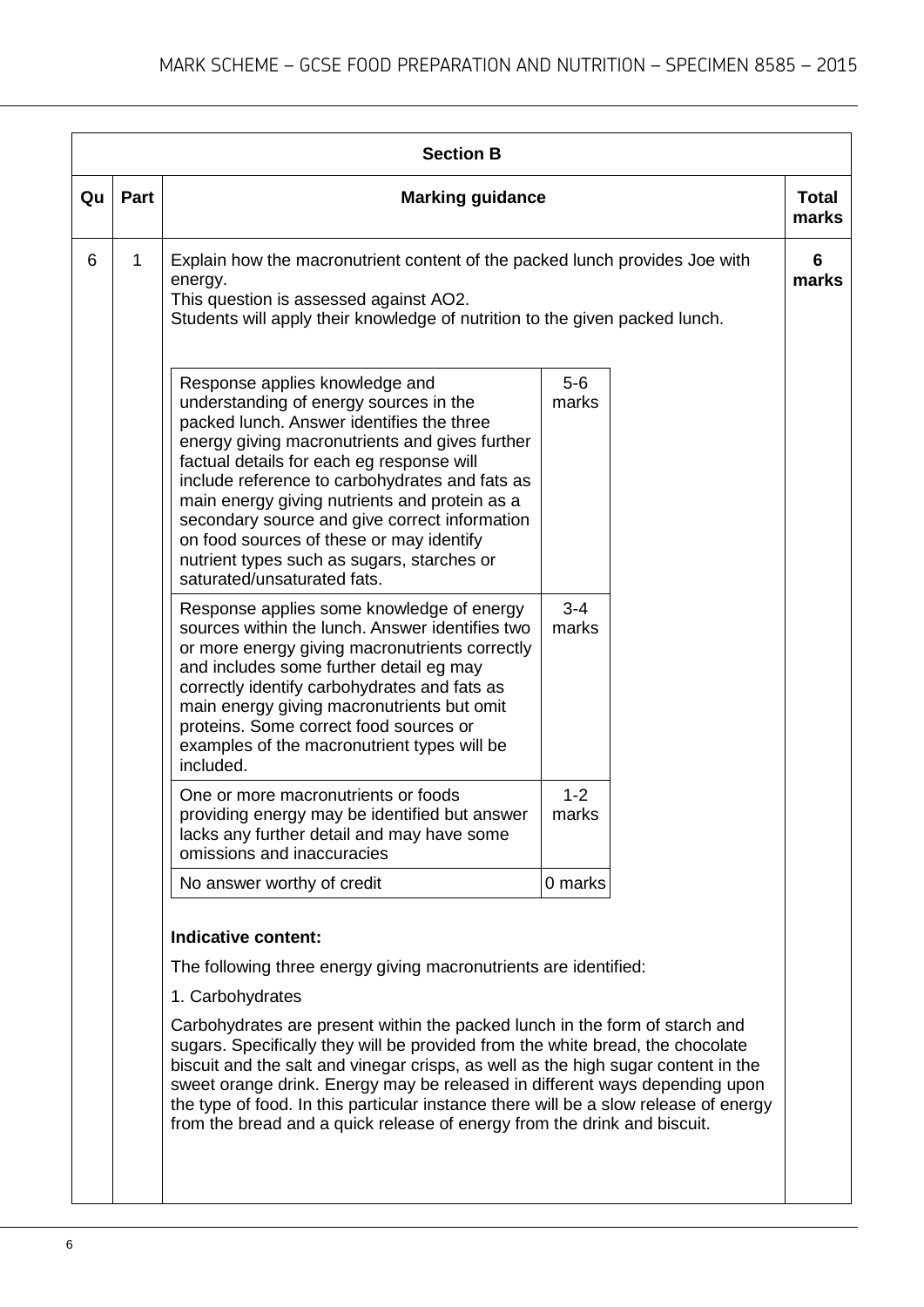| 2. Fat<br>Present within the packed lunch in the form of saturated and unsaturated fats.<br>Specifically provided from the butter, chocolate biscuit, cheese and salt and<br>vinegar crisps.                                    |  |
|---------------------------------------------------------------------------------------------------------------------------------------------------------------------------------------------------------------------------------|--|
| 3. Protein<br>Protein is a secondary source of energy and is available in the cheese.<br>The main function of protein is growth and repair but when other sources of<br>energy are low it will provide the extra energy needed. |  |
| Any other relevant and correct response can be credited.                                                                                                                                                                        |  |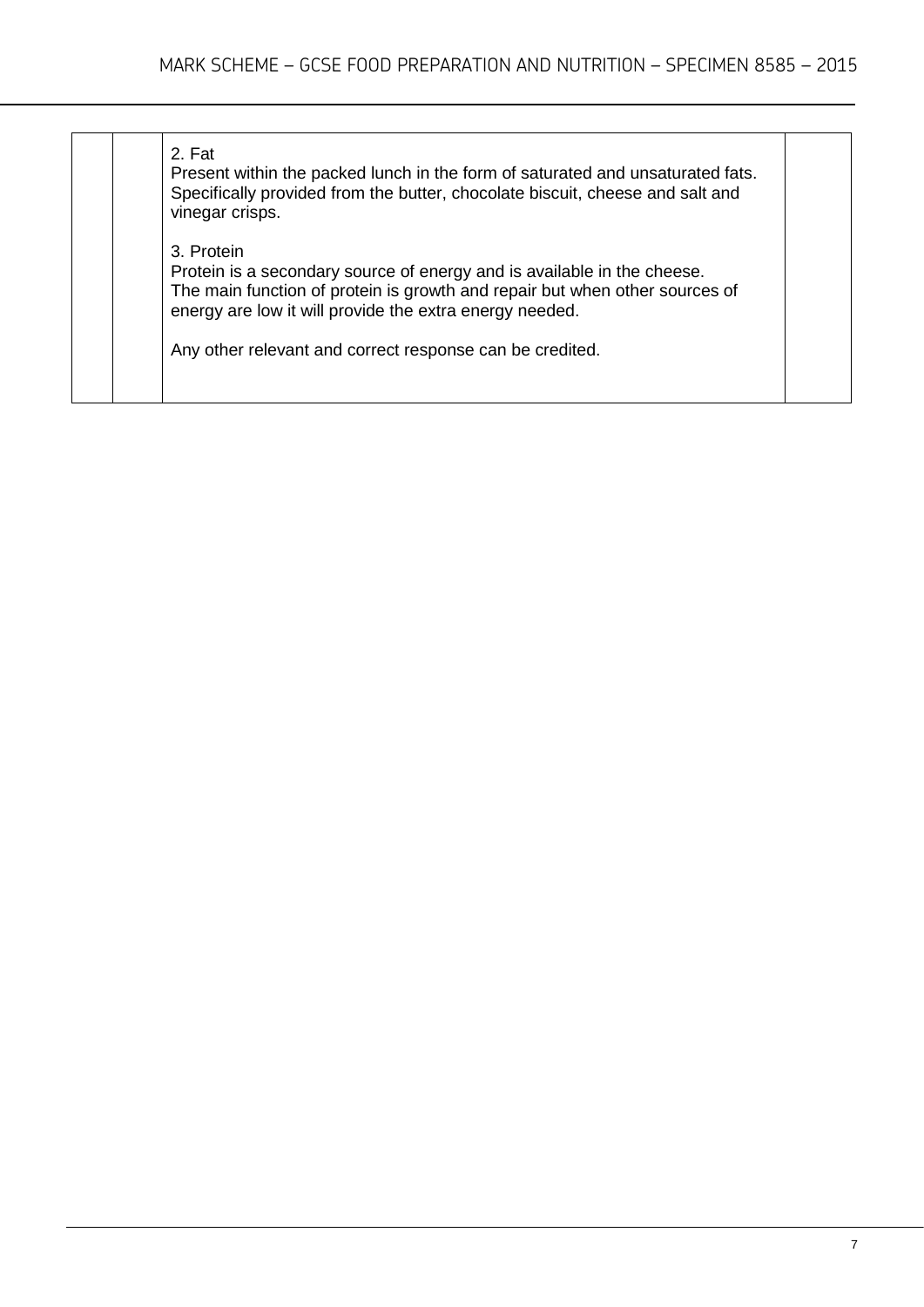| 6 | 2 | Childhood obesity is increasing in Britain and has been linked to an unhealthy<br>diet. Assess the various factors which contribute to childhood obesity and<br>explain how an unhealthy diet in childhood may put future health at risk.                                                                                                                                                                                                                                                                                                                                                                                                                                                                                                                                                                                                                                                                                             |                                     | 12<br>marks |
|---|---|---------------------------------------------------------------------------------------------------------------------------------------------------------------------------------------------------------------------------------------------------------------------------------------------------------------------------------------------------------------------------------------------------------------------------------------------------------------------------------------------------------------------------------------------------------------------------------------------------------------------------------------------------------------------------------------------------------------------------------------------------------------------------------------------------------------------------------------------------------------------------------------------------------------------------------------|-------------------------------------|-------------|
|   |   | This question is assessed against AO4.<br>Students must analyse the factors contributing towards childhood obesity and<br>evaluate the impact of unhealthy diet in childhood on future health.                                                                                                                                                                                                                                                                                                                                                                                                                                                                                                                                                                                                                                                                                                                                        |                                     |             |
|   |   | Responses will include accurate and detailed factual<br>explanations showing thorough knowledge of nutritional issues<br>linked closely to the indicative content.<br>Appropriate and accurate use of specialist terminology.<br>There will be a good balance between analysis and evaluation.<br>Analysis is excellent and accurately identifies and describes<br>three to four factors which contribute to childhood obesity.<br>Makes reference to the impact of several unhealthy dietary<br>options which do not reflect current government guidelines.<br>Evaluation will make sound judgements, linking the choice of<br>dietary options in childhood to at least three future health risks.<br><b>Responses</b> will be mainly accurate with some factual<br>explanations showing good knowledge of nutritional issues<br>linked to the indicative content.<br>Appropriate and good use of specialist terminology. There will | $9 - 12$<br>marks<br>$5-8$<br>marks |             |
|   |   | be a reasonable balance between analysis and evaluation.<br>Analysis is good and identifies and describes at least two<br>factors which contribute to childhood obesity. Makes some<br>reference to dietary options which do not reflect current<br>government guidelines.<br><b>Evaluation</b> will make some judgements, linking the choice of<br>dietary options in childhood to at least two future health risks.                                                                                                                                                                                                                                                                                                                                                                                                                                                                                                                 |                                     |             |
|   |   | <b>Responses</b> will include limited factual explanations showing<br>basic knowledge of nutritional issues linked to the indicative<br>content. There may be a limited attempt at using specialist<br>terminology. There may be an imbalance between analysis and<br>evaluation where one aspect may be omitted or stronger.<br>Analysis is limited and identifies one to two factors, with<br>minimal or no description, which contribute to childhood obesity.<br>Little or no reference to dietary options.<br>Evaluation will make limited judgements with little attempt to<br>link dietary options in childhood to no more than one future<br>health risk.                                                                                                                                                                                                                                                                     | $1 - 4$<br>marks                    |             |
|   |   | No answer worthy of credit.                                                                                                                                                                                                                                                                                                                                                                                                                                                                                                                                                                                                                                                                                                                                                                                                                                                                                                           | $\Omega$<br>marks                   |             |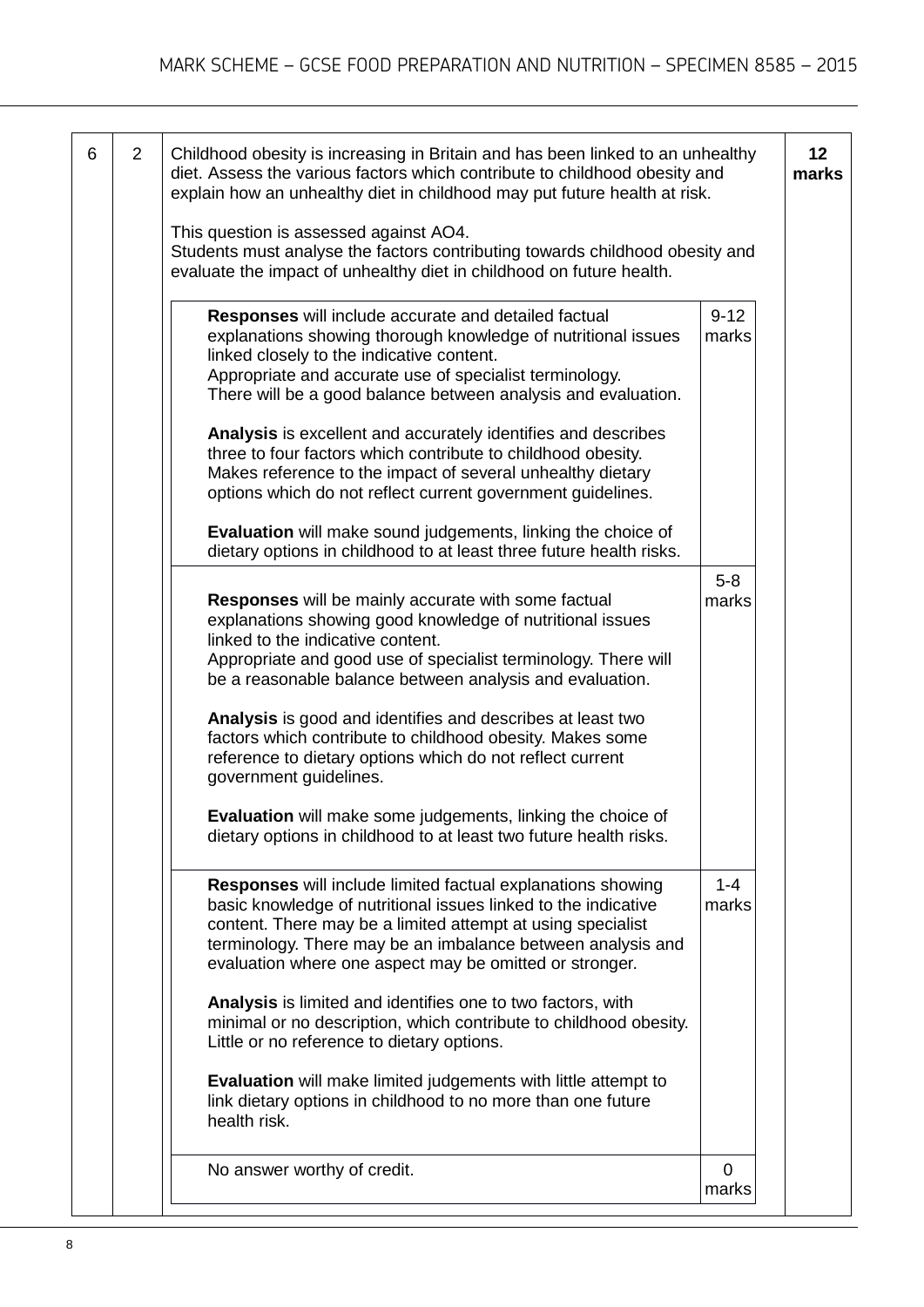#### Indicative content:

# **Key factors contributing towards childhood obesity:**

A recognition that, in addition to an unhealthy diet, there are several factors that often work together to contribute to childhood obesity and increase future health risks. These are some possible responses, but other relevant factors should be rewarded as appropriate:

- Lack of physical activity; for example, poor exercise regime, sedentary lifestyle leading to imbalance of calorie intake/output.
- Environmental influences; for example, food stores stocked with sweet/unhealthy snacks/drinks readily available, inappropriate eating patterns established at an early age, inappropriate sleep patterns established leading to fatigue having an effect upon appetite.
- Psychological influences; for example, may use eating as a coping mechanism for dealing with emotional problems, such as family breakup, etc
- Genetics; for example, family history of overweight people due to genetic reasons, family history of medical conditions.
- Socio-economic issues; for example, low income backgrounds, lack of time, resources, knowledge, skills, reliance on fast foods, parents working and effect of each of these on food choices.

A recognition of nutritional issues and that there are unhealthy dietary options which do not reflect current government dietary guidelines, such as the Eatwell plate.

- **Eat less fat**
- **Eat less sugar**
- **Eat less salt**
- **Eat more fruit and vegetables**
- **Drink plenty of water**
- **Base meals around starchy foods**

And how not following these guidelines and having an unhealthy diet in childhood may put future health at risk, for example:

- Sugar content of meals: risks of obesity, type 2 diabetes
- Fat/sugar: risks of CHD /Strokes
- Salt content: high blood pressure
- Fat: high levels may lead to obesity/risk of type 2 diabetes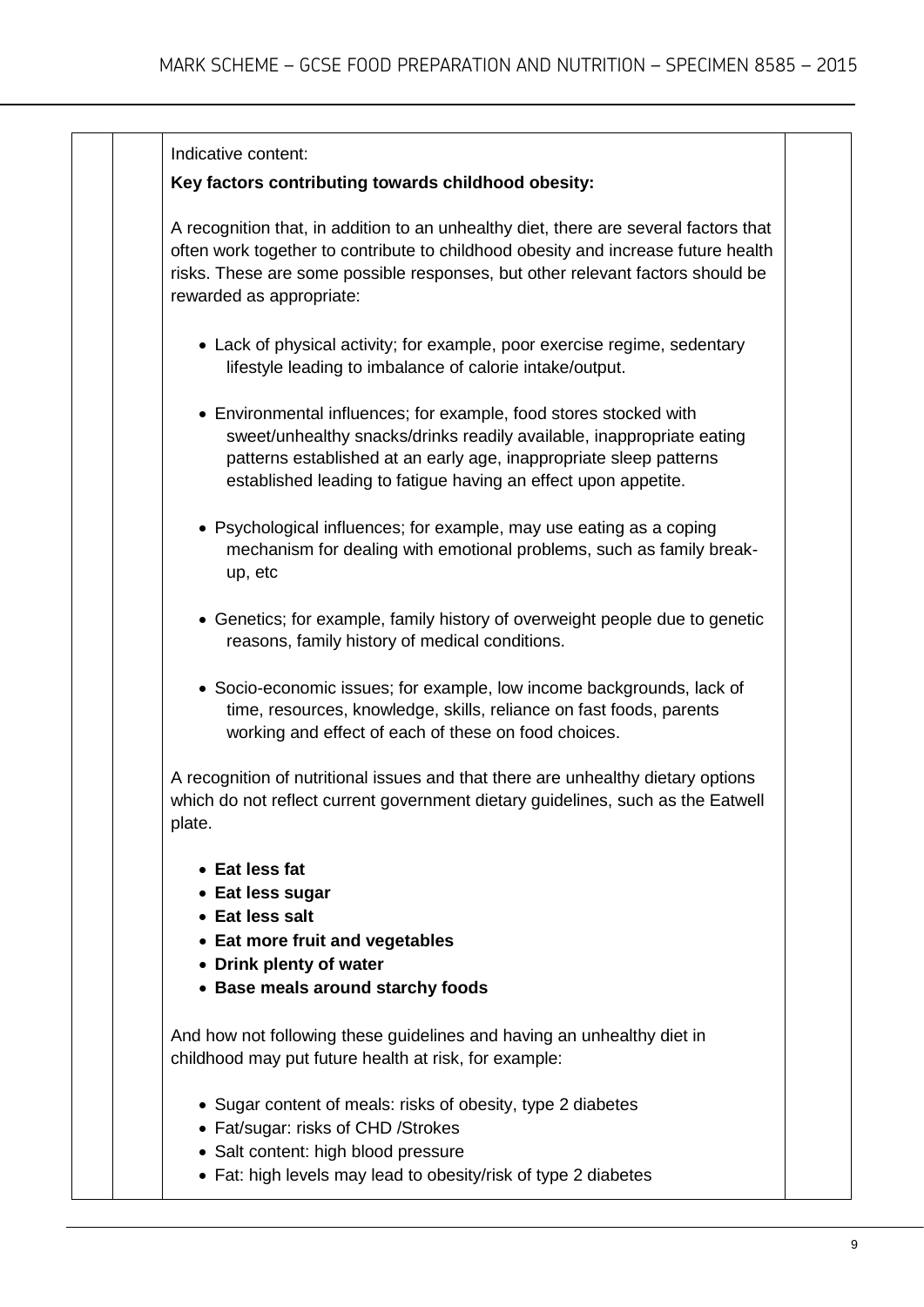| • Energy content: If energy balance is not correct, could be in danger of<br>weight gain.<br>• Starch content: Too many quick release carbohydrates not healthy may<br>lead to obesity and associated conditions.                        |
|------------------------------------------------------------------------------------------------------------------------------------------------------------------------------------------------------------------------------------------|
| • Need more wholegrain products and fruit and vegetables to provide<br>dietary fibre. Lack of dietary fibre may lead to digestive problems,<br>constipation, diverticulosis, cancer of the bowel.<br>• Other correct relevant responses. |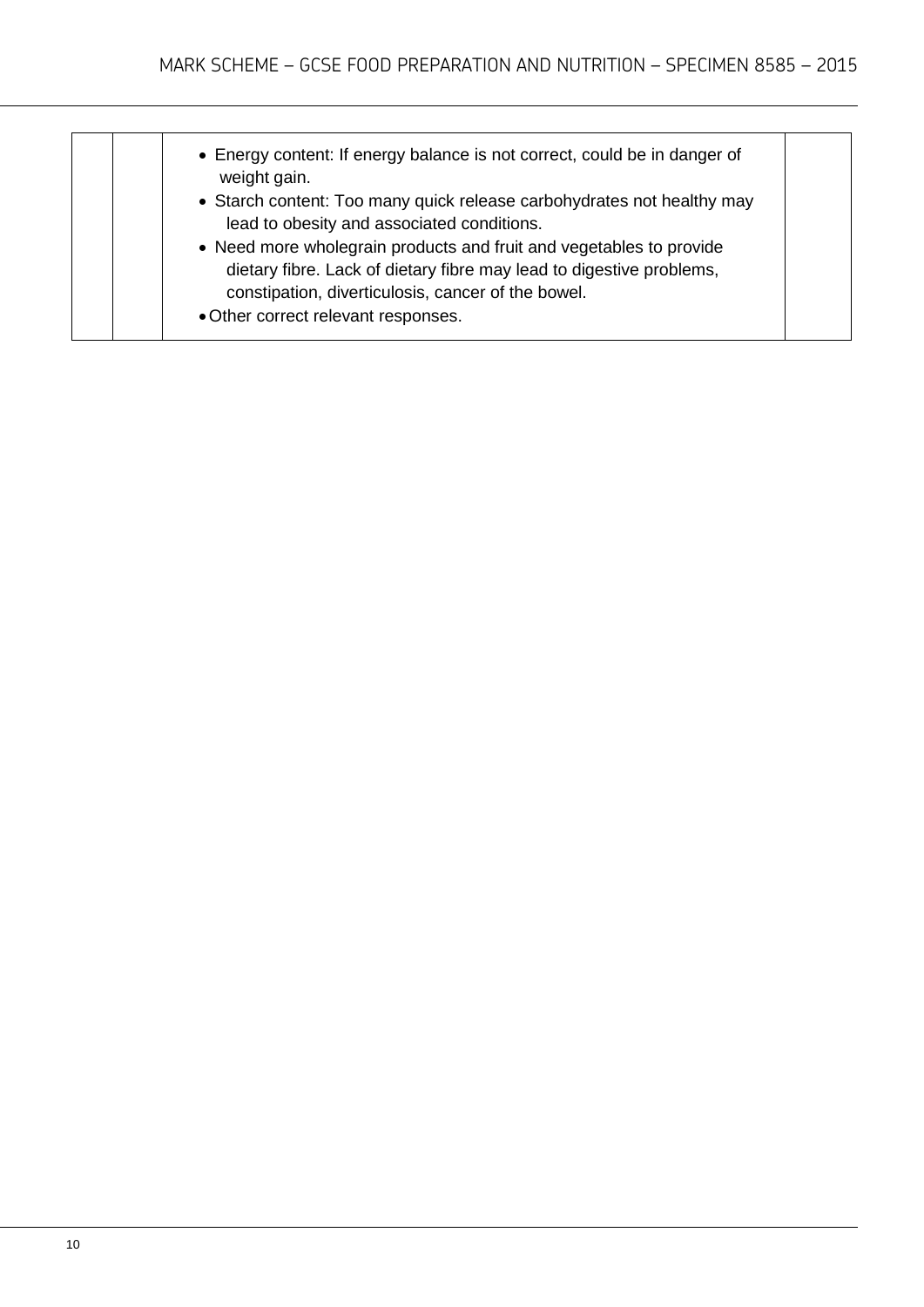| 3 | Describe a breakfast that would supply the micronutrients needed for good<br>dental health in young children. Give reasons for your choice.                                                                                                                                                                                                                                                                                                                                                                                                 |                  |
|---|---------------------------------------------------------------------------------------------------------------------------------------------------------------------------------------------------------------------------------------------------------------------------------------------------------------------------------------------------------------------------------------------------------------------------------------------------------------------------------------------------------------------------------------------|------------------|
|   | This question is assessed against AO2.                                                                                                                                                                                                                                                                                                                                                                                                                                                                                                      |                  |
|   | Description of breakfast is detailed and suitable for young children.<br>Reasons for choice identify at least two micronutrients needed for<br>good dental health and link these correctly to the foods and/or<br>specific functions.                                                                                                                                                                                                                                                                                                       | $5-6$<br>marks   |
|   | For example: boiled eggs with wholemeal bread fingers.<br>Calcium found in wholemeal bread, Vitamin D found in the egg helps<br>the calcium be absorbed. (Descriptive breakfast, two micronutrients<br>correctly linked to food sources and functions)                                                                                                                                                                                                                                                                                      |                  |
|   | Description of breakfast has some detail and is suitable for young<br>children.<br>Reasons for choice identify one or more micronutrients needed for<br>good dental health and may link these correctly to the foods/specific<br>functions. Answer may include some generic, repeated or incorrect<br>information.<br>For example: boiled eggs and buttered bread fingers provides<br>calcium and Vitamin D (No specific link between sources and<br>micronutrients but includes elements of suitable foods and relevant<br>micronutrients) | $3 - 4$<br>marks |
|   | Description of breakfast lacks detail or suitability.<br>Reasons for choice identifies one micronutrient needed for good<br>dental health and may attempt to link these to the foods used.<br>Some responses may be incorrect.<br>For example: Eggs and glass of milk providing calcium. (Lacks detail<br>but shows some understanding. No specific links between foods and<br>nutrients)                                                                                                                                                   | $1 - 2$<br>marks |
|   | No answer worthy of credit                                                                                                                                                                                                                                                                                                                                                                                                                                                                                                                  | 0                |

• helps to harden, strengthen and maintain teeth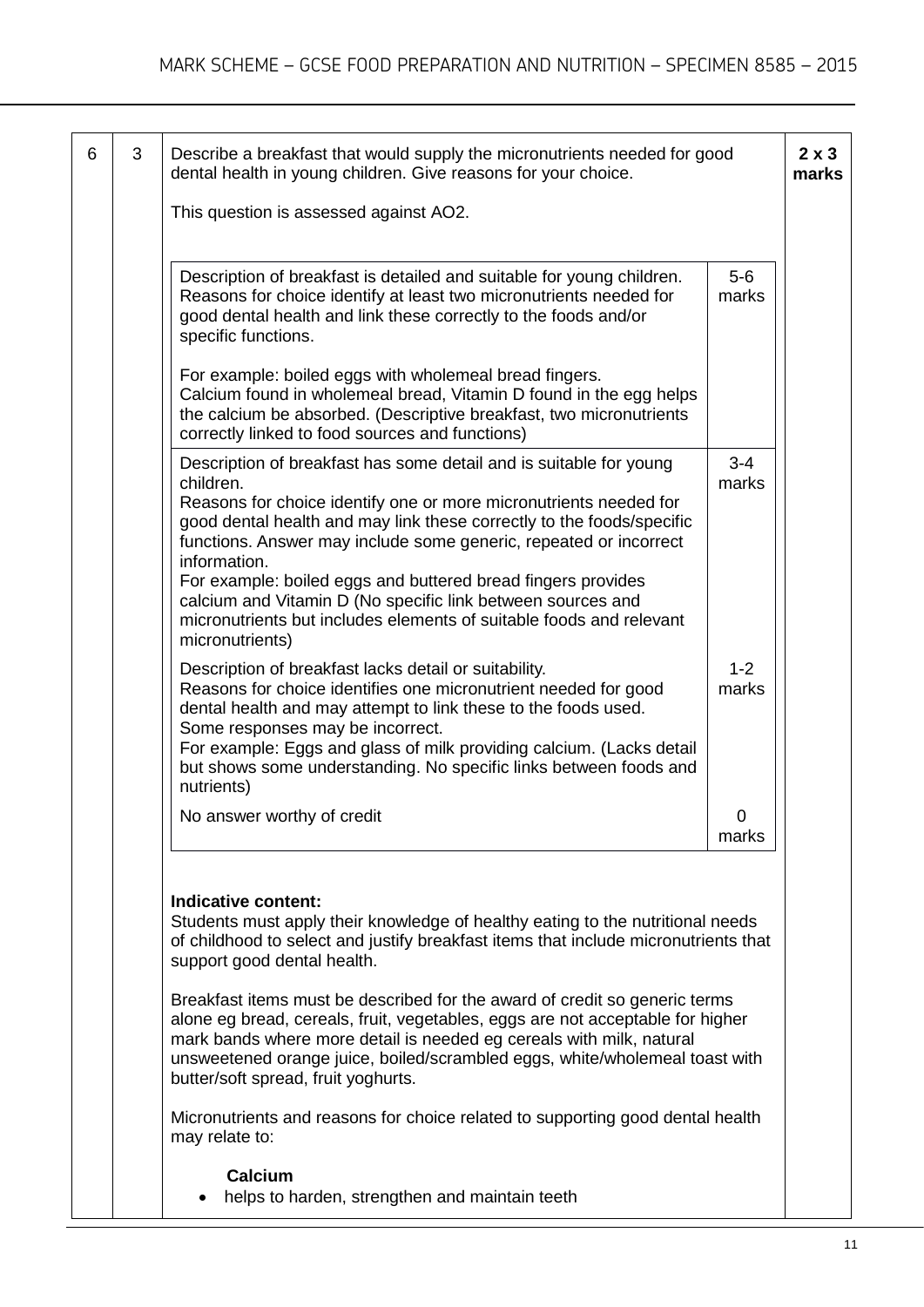| children need 500mg calcium a day<br>good sources include: milk, cheese, white/wholemeal bread/cereals,<br>yoghurt, soya, tofu, beans, oranges                                                                                                             |  |
|------------------------------------------------------------------------------------------------------------------------------------------------------------------------------------------------------------------------------------------------------------|--|
| <b>Vitamin D (cholecalciferol)</b><br>to ensure calcium and phosphorus can be absorbed in the body<br>good sources include fortified milk, eggs, cheese, fortified cereal, butter,<br>cream                                                                |  |
| <b>Phosphorus</b><br>• found in most natural foods                                                                                                                                                                                                         |  |
| Vitamin C<br>• Studies have indicated that consuming foods rich in vitamin C may help<br>to prevent bone loss.<br>Sources include citrus fruit, such as oranges and grapefruit,<br>strawberries, kiwi fruit and mango.                                     |  |
| <b>Vitamin B12</b><br>Studies have found a link between vitamin B12 levels, bone density later<br>in life and osteoporosis.<br>Good sources of B12 include seafood such as salmon, haddock, and<br>canned tuna, as well as milk, yogurt, eggs, and cheese. |  |
| Any other relevant and correct response can be credited.                                                                                                                                                                                                   |  |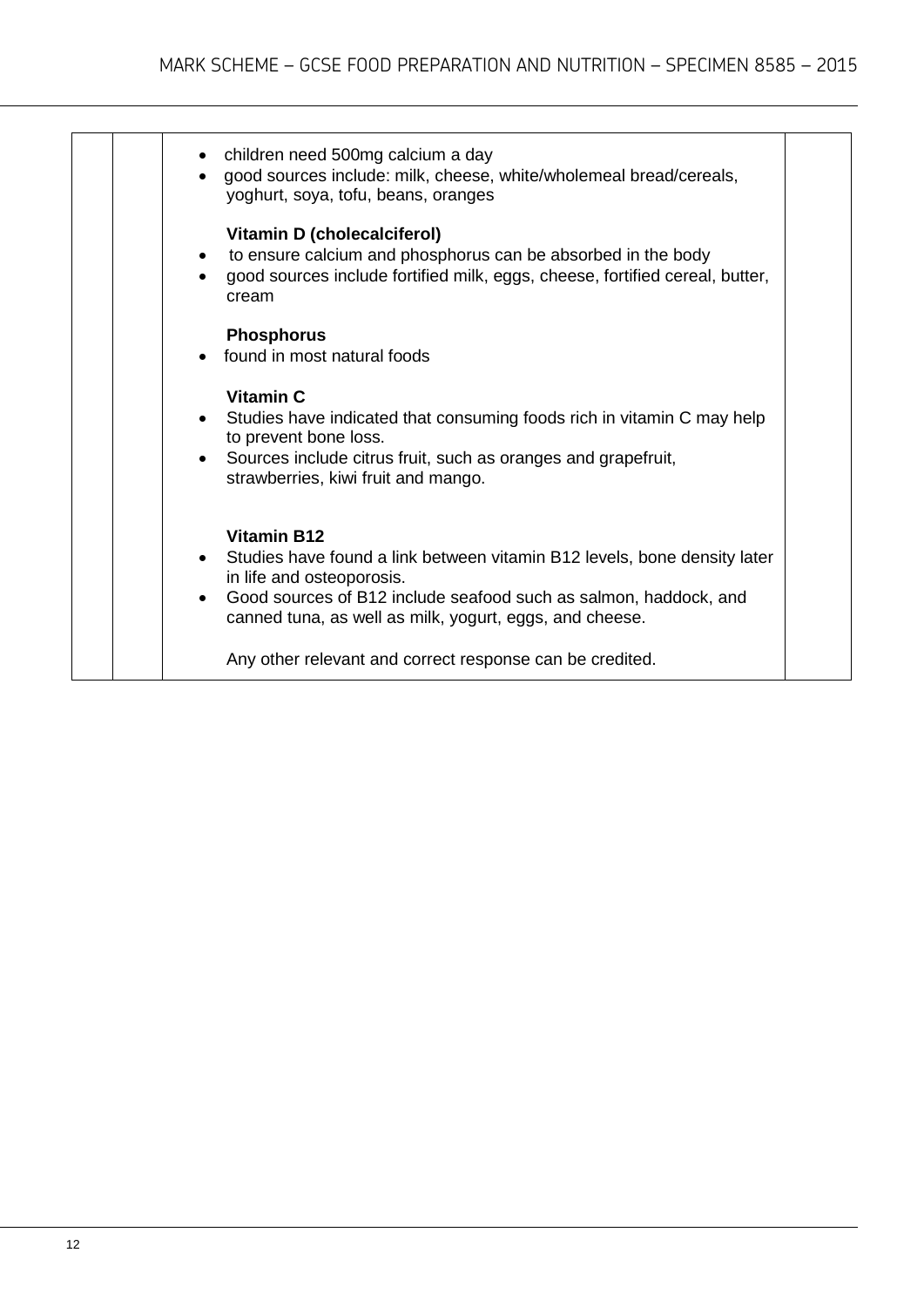| All life stages have different nutritional needs.<br>Describe the different nutritional needs to be considered when planning meals<br>for:<br>Teenagers<br>$\bullet$<br>The elderly                                                                                                                                                                                                                                                  |                      |
|--------------------------------------------------------------------------------------------------------------------------------------------------------------------------------------------------------------------------------------------------------------------------------------------------------------------------------------------------------------------------------------------------------------------------------------|----------------------|
| This question is assessed against AO2.                                                                                                                                                                                                                                                                                                                                                                                               |                      |
| Students will apply their knowledge of the relationship between diet, nutrition<br>and health to each of the stated life stages. For each of the stated life stages,<br>the marks should be awarded as follows:                                                                                                                                                                                                                      |                      |
| Response shows thorough application of knowledge and<br>understanding of nutritional needs of the life stage.<br>Response will include at least two detailed, factually correct<br>explanations and qualified answers; for example, teenagers need<br>protein for growth and repair because it is a time of rapid growth<br>spurts, particularly for boys who become more muscular.<br>Specialist terminology is used appropriately. | $3 - 4$<br>marks     |
| Responses show some application of knowledge and understanding<br>of nutritional needs of the life stage.<br>Response will include at least one factually correct explanation but<br>this may not be qualified; for example, teenagers need protein for<br>growth and repair.<br>Specialist terminology is used appropriately.                                                                                                       | $1 - 2$<br>marks     |
| No answer worthy of credit                                                                                                                                                                                                                                                                                                                                                                                                           | $\mathbf 0$<br>marks |
|                                                                                                                                                                                                                                                                                                                                                                                                                                      |                      |
| Indicative content:                                                                                                                                                                                                                                                                                                                                                                                                                  |                      |
|                                                                                                                                                                                                                                                                                                                                                                                                                                      |                      |
| Special dietary needs must be qualified to life stage needs for award of credit.                                                                                                                                                                                                                                                                                                                                                     |                      |
| Teenagers:                                                                                                                                                                                                                                                                                                                                                                                                                           |                      |
| • Rapid growth spurts - need protein, energy rich foods, calcium,<br>phosphorus and Vitamin D                                                                                                                                                                                                                                                                                                                                        |                      |
| • Vitamin B group to release energy from carbohydrates.                                                                                                                                                                                                                                                                                                                                                                              |                      |
| • Hormone development may cause skin problems - vitamin B2, C and E<br>rich foods needed                                                                                                                                                                                                                                                                                                                                             |                      |
| • Boys: growth and muscular tissue, development – more protein                                                                                                                                                                                                                                                                                                                                                                       |                      |
|                                                                                                                                                                                                                                                                                                                                                                                                                                      |                      |
| • Girls: more protein for growth spurts/development<br>• Girls: menstruation – iron rich foods, / vitamin C for the absorption of iron-                                                                                                                                                                                                                                                                                              |                      |
| to prevent anaemia<br>• Setting good eating habits for future life stages. Eg Calcium, Vitamin D for<br>absorption of calcium - for healthy bone development/ teenage years                                                                                                                                                                                                                                                          |                      |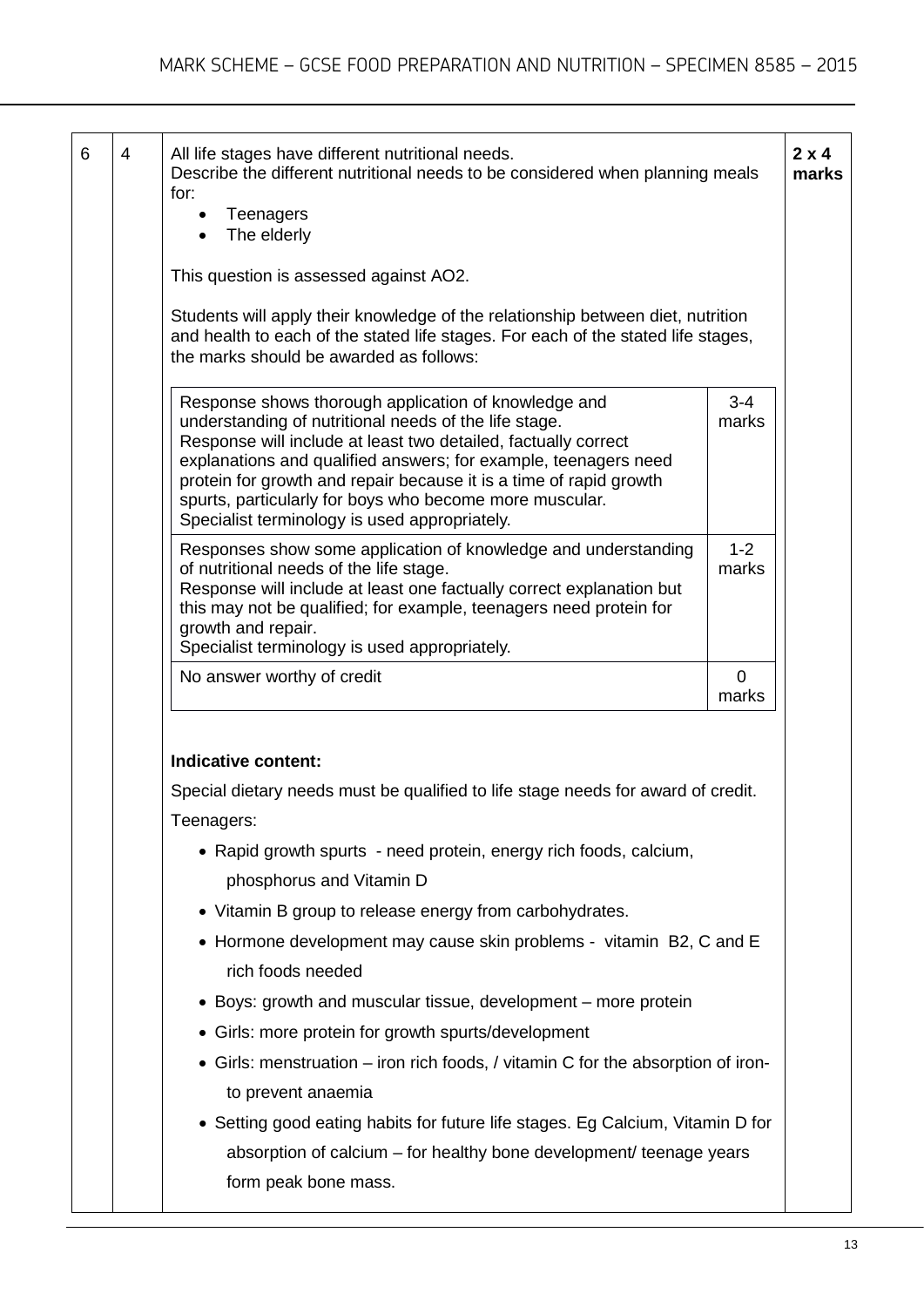| • Any other correct relevant responses should be given credit.                                                  |
|-----------------------------------------------------------------------------------------------------------------|
| Elderly:                                                                                                        |
| • Weight management – to avoid health risks associated with unhealthy<br>weight. Eg CHD                         |
| • Decline in immunity/cognitive /mobility - need for range of nutrients to<br>support this. Omega 3 fatty acids |
| • Osteoporosis post menopause - oestrogen to protect bone health-<br>calcium/phosphorus/vitamin D               |
| • Include Vitamin B12 and folates - lack of these linked to Alzheimers,<br>memory loss and heart disease.       |
| • Digestive function eg constipation – ensure high fibre in diet -cereal foods                                  |
| • Reduce salt intake - links to CHD, blood pressure problems                                                    |
| • Ensure food supplements not used to replace real foods                                                        |
| • Less mobile/active therefore may need to take care with energy balance                                        |
| • Include the antioxidant vitamins A, C and E may help to prevent cancer<br>and heart disease                   |
| • Include vitamin C and iron to prevent iron deficiency anaemia.                                                |
| • Any other correct relevant responses should be given credit.                                                  |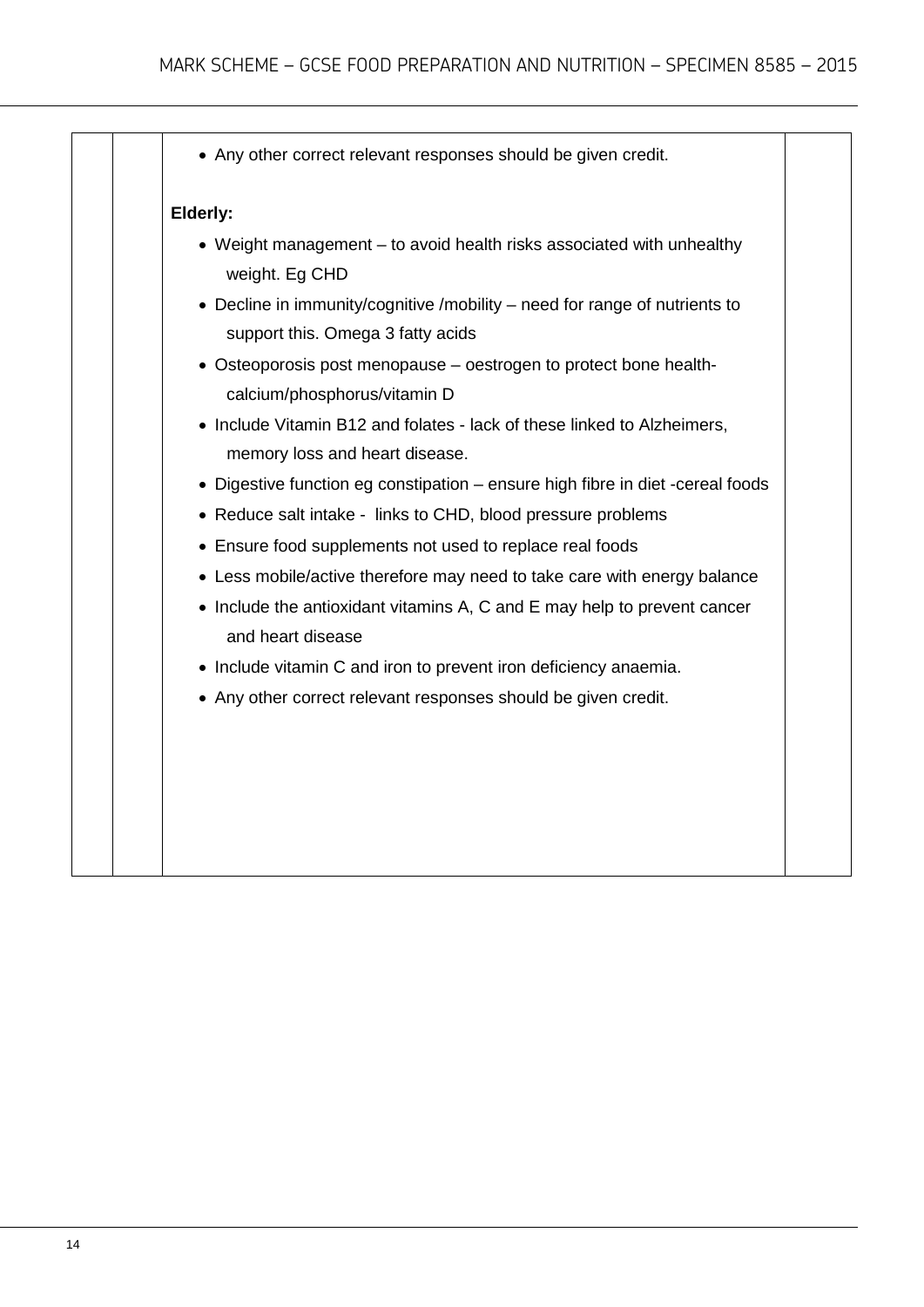| 7              |   | Which herbs and spices are used in this recipe?<br>Give one example of each.                                                                                                                                                                     |                         | 2<br>marks |  |
|----------------|---|--------------------------------------------------------------------------------------------------------------------------------------------------------------------------------------------------------------------------------------------------|-------------------------|------------|--|
|                |   | This question is assessed against AO1.<br>Students will identify and name appropriate food items.                                                                                                                                                |                         |            |  |
|                |   | 1 mark for correctly naming a spice used. i.e. cumin<br>1 mark for naming an herb used. i.e. parsley or coriander<br>Note: Garlic is NOT a spice but classed as a vegetable.                                                                     |                         |            |  |
| $\overline{7}$ | 2 | Explain why this dish is not suitable for vegans.                                                                                                                                                                                                |                         | marks      |  |
|                |   | This question is assessed against AO1.                                                                                                                                                                                                           |                         |            |  |
|                |   | Students will show knowledge and understanding of the principle of the vegan<br>diet and apply this to the given recipe.                                                                                                                         |                         |            |  |
|                |   | Responses show good knowledge of the term vegan with some<br>qualification. At least two of following responses will be included.<br>• Vegans do not eat any products from animals<br>• There are eggs in the recipe<br>• Vegans do not eat eggs | $\overline{2}$<br>marks |            |  |
|                |   | Responses show limited knowledge of the term 'vegan'<br>One of the following responses given:<br>• Vegans do not eat any products from animals<br>• There are eggs in the recipe<br>• Vegans do not eat eggs                                     | 1 mark                  |            |  |
|                |   | No answer worthy of credit                                                                                                                                                                                                                       | $\Omega$<br>marks       |            |  |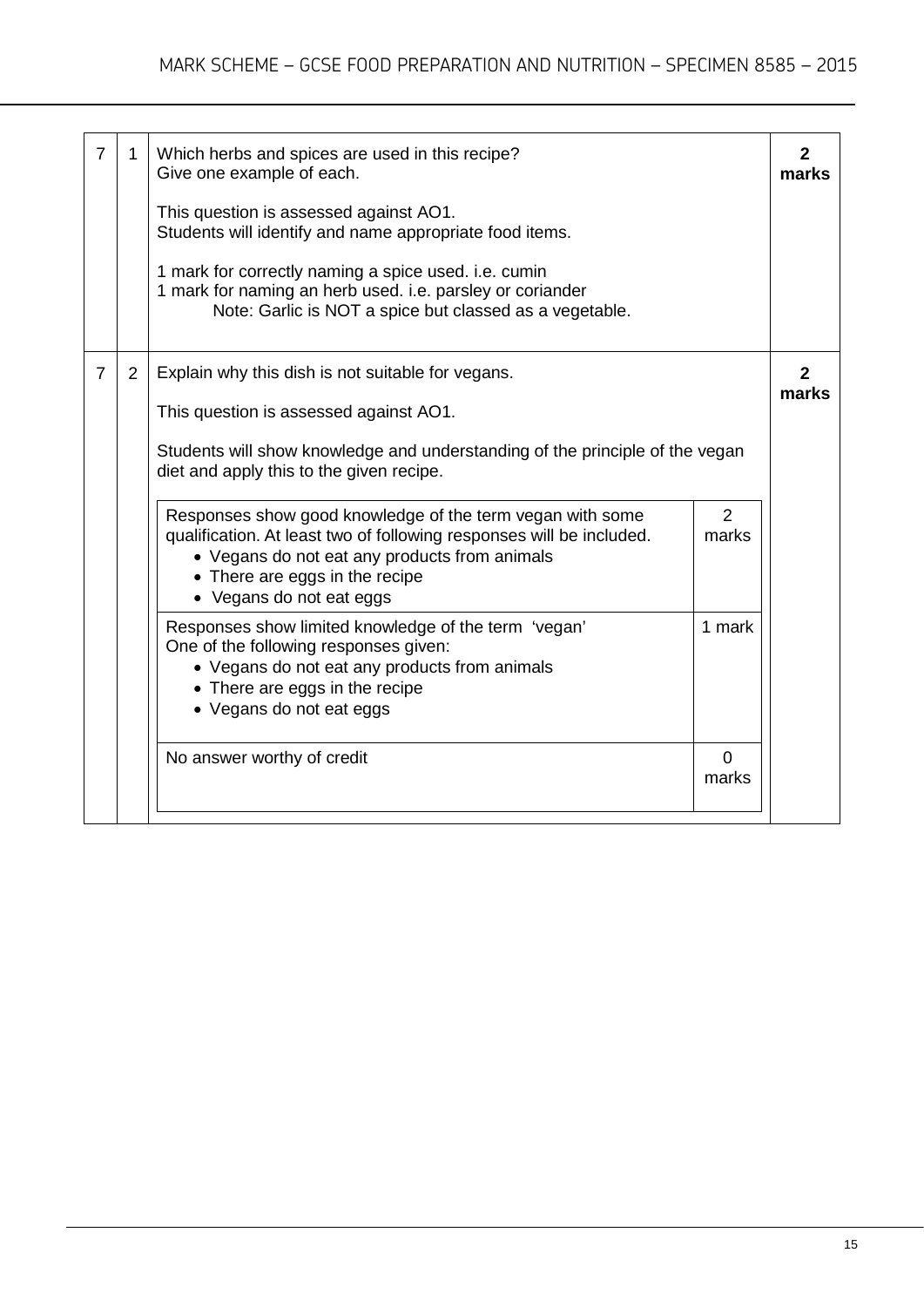|  | $\overline{7}$ | 3 | Explain how heat is transferred in:<br>$2 \times 3$<br>marks                                                                                                                                                                                                                                                                                                                                                                                                                                                                                                                                                                                            |
|--|----------------|---|---------------------------------------------------------------------------------------------------------------------------------------------------------------------------------------------------------------------------------------------------------------------------------------------------------------------------------------------------------------------------------------------------------------------------------------------------------------------------------------------------------------------------------------------------------------------------------------------------------------------------------------------------------|
|  |                |   | Step 1: shallow fry the onion and garlic<br>Step 6: grill the burgers for 4 minutes on each side.                                                                                                                                                                                                                                                                                                                                                                                                                                                                                                                                                       |
|  |                |   | This question is assessed against AO1.                                                                                                                                                                                                                                                                                                                                                                                                                                                                                                                                                                                                                  |
|  |                |   | Students will recall and relate knowledge and understanding of heat transfer<br>methods to the given recipe.                                                                                                                                                                                                                                                                                                                                                                                                                                                                                                                                            |
|  |                |   | 3 marks awarded for each section are given as follows:                                                                                                                                                                                                                                                                                                                                                                                                                                                                                                                                                                                                  |
|  |                |   | Response identifies the correct method with a full and<br>3 marks<br>comprehensive explanation of heat transfer.                                                                                                                                                                                                                                                                                                                                                                                                                                                                                                                                        |
|  |                |   | Response identifies correct method and a good explanation of<br>2 marks<br>heat transfer is given.                                                                                                                                                                                                                                                                                                                                                                                                                                                                                                                                                      |
|  |                |   | Response identifies correct method of heat transfer, explanation<br>1 mark<br>of how this is carried out is basic.                                                                                                                                                                                                                                                                                                                                                                                                                                                                                                                                      |
|  |                |   | Incorrect method or no specific method identified<br>0 marks                                                                                                                                                                                                                                                                                                                                                                                                                                                                                                                                                                                            |
|  |                |   | Step 1: Shallow frying the onion and garlic:<br>The method of heat transfer is conduction<br>This is the direct movement of heat from one object to another.<br>The flat base of the pan is heated on the hob and heat is conducted to the<br>pan<br>In turn the pan conducts heat to the shallow fat and to food lying in the<br>pan.<br>Metal pans are good conductors of heat.<br>Conduction is a slow method of heat transfer.<br>Molecules on the outside of the food move, producing heat and conduct<br>the heat to molecules inside.<br>Food cooked by conduction cooks from outside in, outside may brown but<br>inside may still be uncooked. |
|  |                |   | Step 6: Grilling the burgers for 4 minutes on each side.<br>The method of heat transfer is radiation<br>Heat energy is directly transferred by waves of heat hitting the food<br>Grill elements when heated glow red<br>Heat waves radiate/strike directly onto the food<br>Radiant heat waves travel at the speed of light<br>Food cooked by radiation does not need direct contact with food.<br>Heat also transferred directly onto food by infrared rays from the heat<br>source.                                                                                                                                                                   |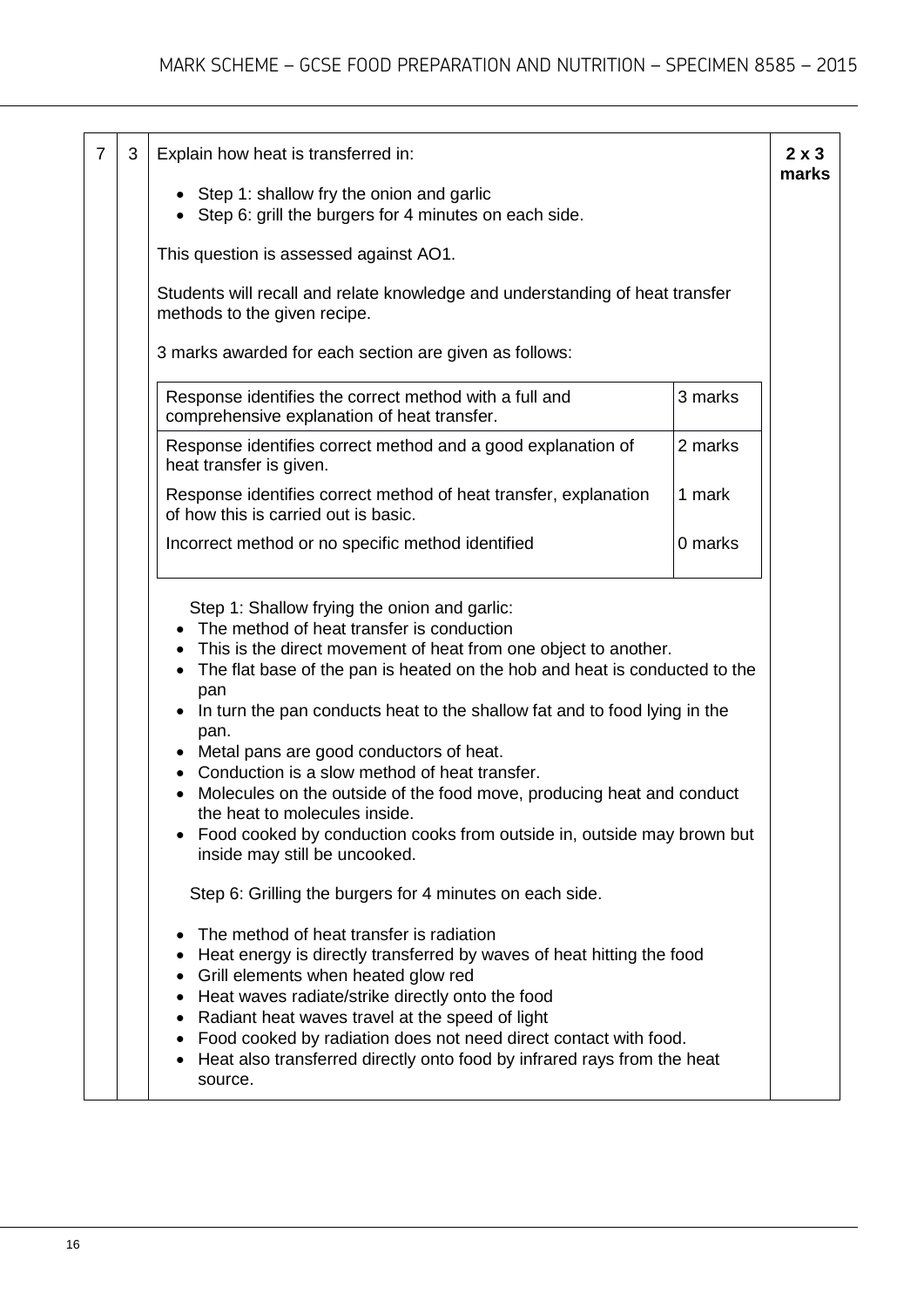|                                                                                                                                                                                                                                 | The table below shows dishes that use eggs as an ingredient.<br>For each dish name and describe one function of the eggs.<br>Do not repeat the function or the example given.                                                                                                                            |  |  |  |  |
|---------------------------------------------------------------------------------------------------------------------------------------------------------------------------------------------------------------------------------|----------------------------------------------------------------------------------------------------------------------------------------------------------------------------------------------------------------------------------------------------------------------------------------------------------|--|--|--|--|
| specified dishes.                                                                                                                                                                                                               | This question is assessed against AO2. Students will apply their knowledge and<br>understanding of working characteristics and functions of ingredients to the                                                                                                                                           |  |  |  |  |
| In each section:                                                                                                                                                                                                                |                                                                                                                                                                                                                                                                                                          |  |  |  |  |
| 3 marks<br>Response identifies correct function and a detailed description.<br>eg: The egg coagulates. This means that when the mixture is<br>heated, the protein in the egg sets the mixture.<br>The function is not repeated. |                                                                                                                                                                                                                                                                                                          |  |  |  |  |
| 2 marks<br>Response identifies correct function and a simplistic description.<br>eg: The egg coagulates and sets the mixture when heated.<br>The function is not repeated.                                                      |                                                                                                                                                                                                                                                                                                          |  |  |  |  |
| 1 mark<br>Response identifies correct function but description may be<br>incorrect or omitted. eg: the egg sets.<br>The function is not repeated.                                                                               |                                                                                                                                                                                                                                                                                                          |  |  |  |  |
| 0 marks<br>No answer worthy of credit                                                                                                                                                                                           |                                                                                                                                                                                                                                                                                                          |  |  |  |  |
| is relevant to that function.                                                                                                                                                                                                   | Do not award any marks if an incorrect function is provided, even if description                                                                                                                                                                                                                         |  |  |  |  |
| Indicative content:                                                                                                                                                                                                             |                                                                                                                                                                                                                                                                                                          |  |  |  |  |
| Main meal<br>dish                                                                                                                                                                                                               | Description of the different functions of egg                                                                                                                                                                                                                                                            |  |  |  |  |
| Lemon<br>meringue pie                                                                                                                                                                                                           | <b>Functions: Adds volume/aeration:</b><br>(meringue)<br><b>Description:</b><br>whisking traps air/creates a foam and<br>mixture expands<br>meringue becomes a solid foam once baked<br>٠<br>whisking denatures proteins in egg white<br>$\bullet$<br>traps air which expands the egg white<br>$\bullet$ |  |  |  |  |
|                                                                                                                                                                                                                                 | Function: Coagulation/setting: (lemon filling).<br>Description:<br>thickening of filling<br>egg sets when heated<br>denaturing of protein                                                                                                                                                                |  |  |  |  |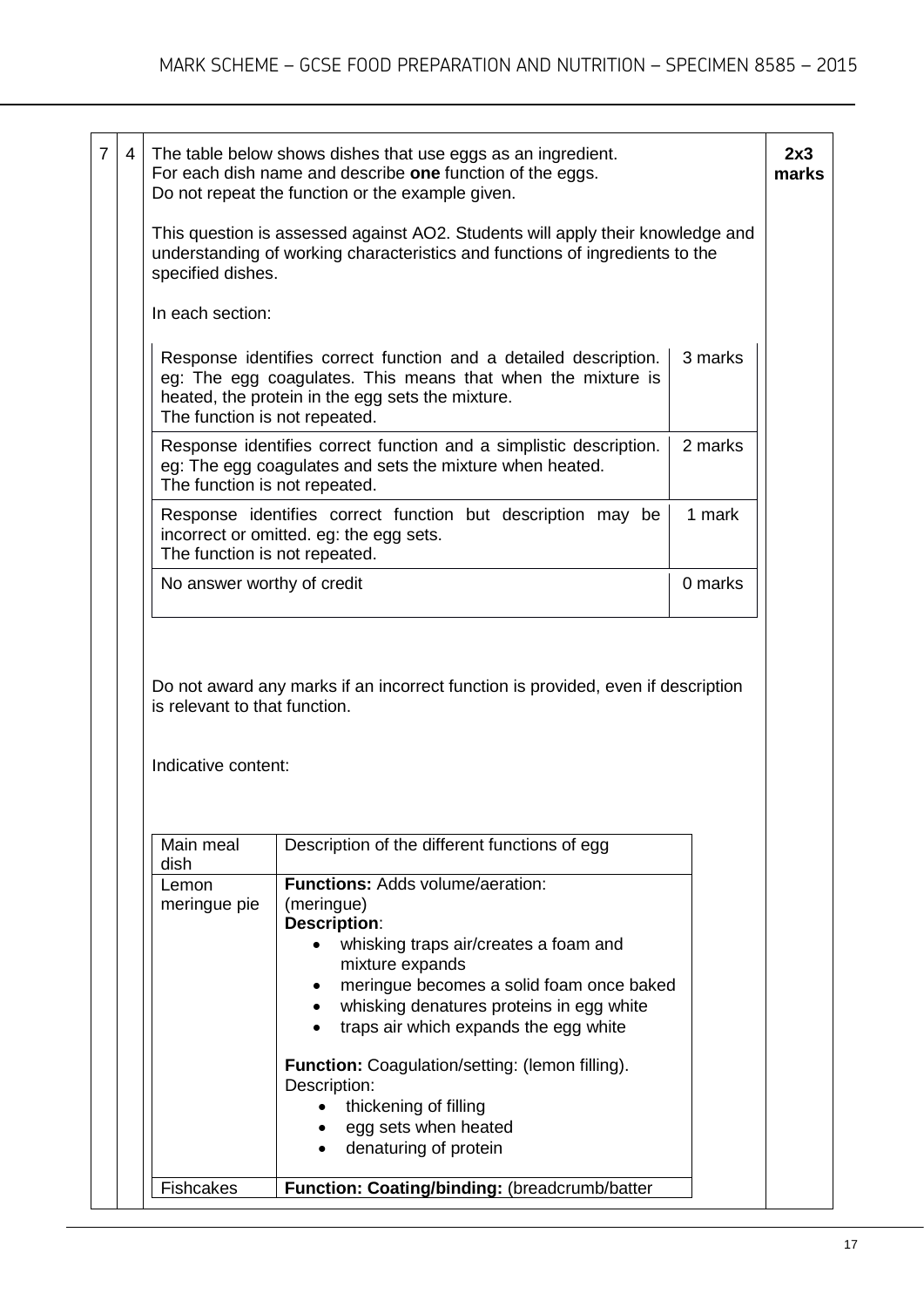| coating)<br>Description:<br>forms protective layer against heat,<br>with heat egg sets and<br>$\bullet$<br>holds dry ingredients/breadcrumbs/batter in<br>$\bullet$<br>place<br><b>Function:</b> Coagulation/setting: (fishcake filling).<br><b>Description:</b><br>thickening of filling<br>egg sets when heated, holding ingredients<br>together<br>denaturing of protein<br>$\bullet$ |
|------------------------------------------------------------------------------------------------------------------------------------------------------------------------------------------------------------------------------------------------------------------------------------------------------------------------------------------------------------------------------------------|
| <b>Function: Enriching</b><br>Description:<br>addition of eggs to increase the nutritive<br>value of the dish eg protein content.                                                                                                                                                                                                                                                        |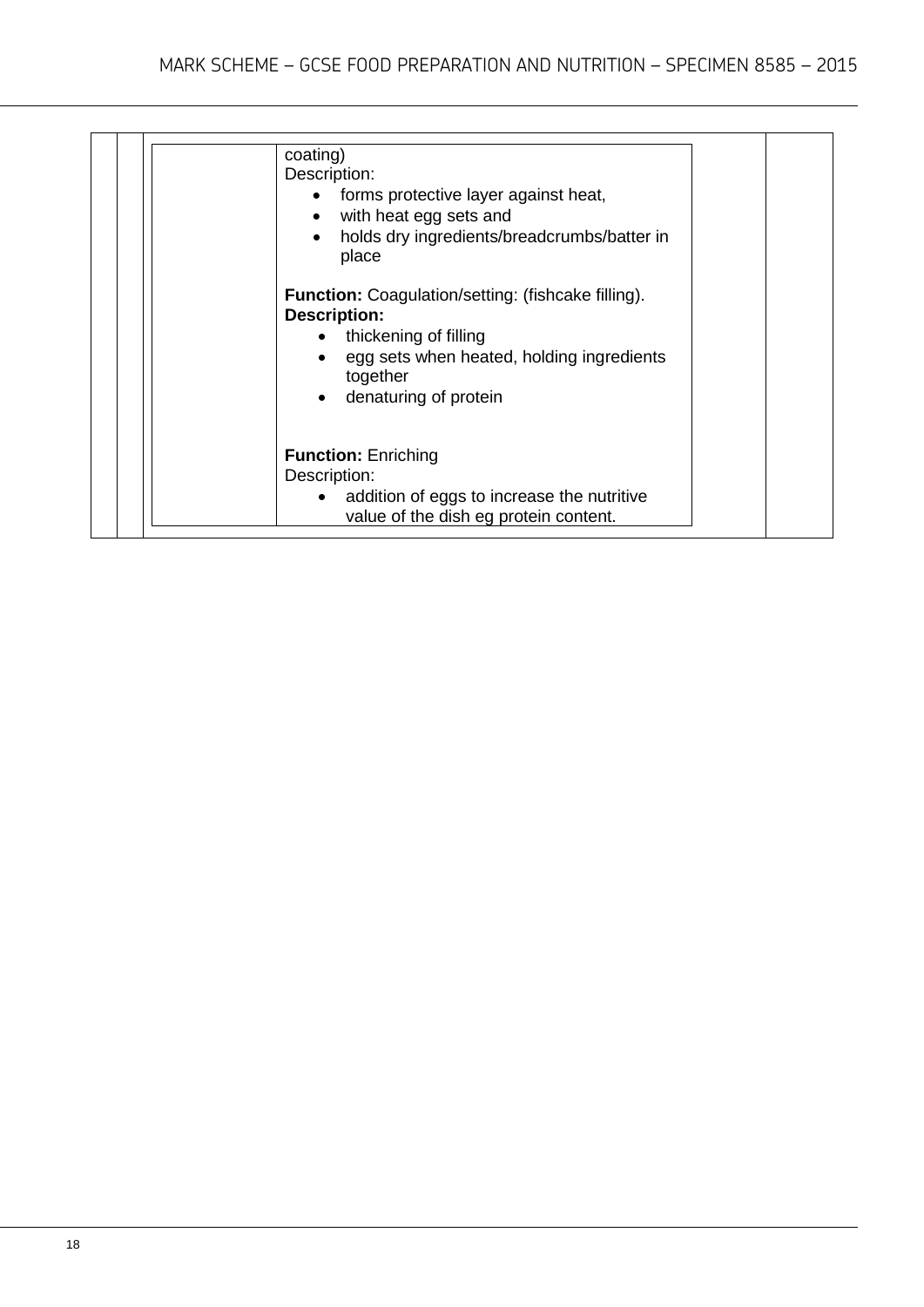| 1 | Using examples of seasonal foods from the chart above suggest ways in which<br>families can reduce food wastage when buying, preparing and cooking food.<br>This question is assessed against AO2.<br>Students will demonstrate their understanding of food wastage in a household<br>context.                                        |                   |  |  |  |
|---|---------------------------------------------------------------------------------------------------------------------------------------------------------------------------------------------------------------------------------------------------------------------------------------------------------------------------------------|-------------------|--|--|--|
|   | Response shows thorough knowledge and understanding of<br>seasonal foods and food wastage in the home. Answer gives<br>several detailed reasons that cover buying, preparing and cooking<br>of food along with at least two relevant examples including foods<br>from the chart.                                                      | $9 - 10$<br>marks |  |  |  |
|   | Response shows good knowledge and understanding of the foods<br>and food wastage in the home and will correctly identify some links<br>with buying, preparing and cooking foods. Response includes at<br>least one relevant example from the chart.                                                                                   | 6-8 marks         |  |  |  |
|   | Response shows some knowledge and understanding of the foods<br>and/or food wastage and may only refer to one or two of either<br>buying, preparing or cooking food. There may be some<br>inaccuracies or omissions.                                                                                                                  | 3-5 marks         |  |  |  |
|   | Response shows limited knowledge and understanding of the foods<br>and/or food wastage and only makes reference to one of either<br>buying, preparing or cooking food.                                                                                                                                                                | 1-2 marks         |  |  |  |
|   | No answer worthy of credit                                                                                                                                                                                                                                                                                                            | 0 marks           |  |  |  |
|   | Indicative content:<br>Students will apply their knowledge and understanding of food wastage in the<br>context of seasonal foods. Examples given may come from any of the<br>seasonal food groups mentioned on the chart and reference should be made<br>to buying, preparation and cooking in order to access the higher mark bands. |                   |  |  |  |
|   | <b>Buying food:</b>                                                                                                                                                                                                                                                                                                                   |                   |  |  |  |

- Bulk purchase/impulse buying, so excess food is not stored or used but thrown away
- Media pressure pressurised buying eg special offers on seasonal meats eg turkey at Christmas, lamb in the spring, salmon in season
- Not having enough suitable storage at home for foods bought eg freezer space so fresh food perishes eg surplus berries, runner beans from pick your own
- Shop around think quality over quantity with fresh foods eg avoid buying overripe tomatoes

# **Preparing foods:**

- Removing excessive amounts eg peeling potatoes too thickly
- Food stored for too long/prepared too early in advance out of date, decay/spoilt eg cucumbers go mouldy
- Leftovers from plate cause wastage if not used for compost
- Part of the food is not eaten eg apple core, skin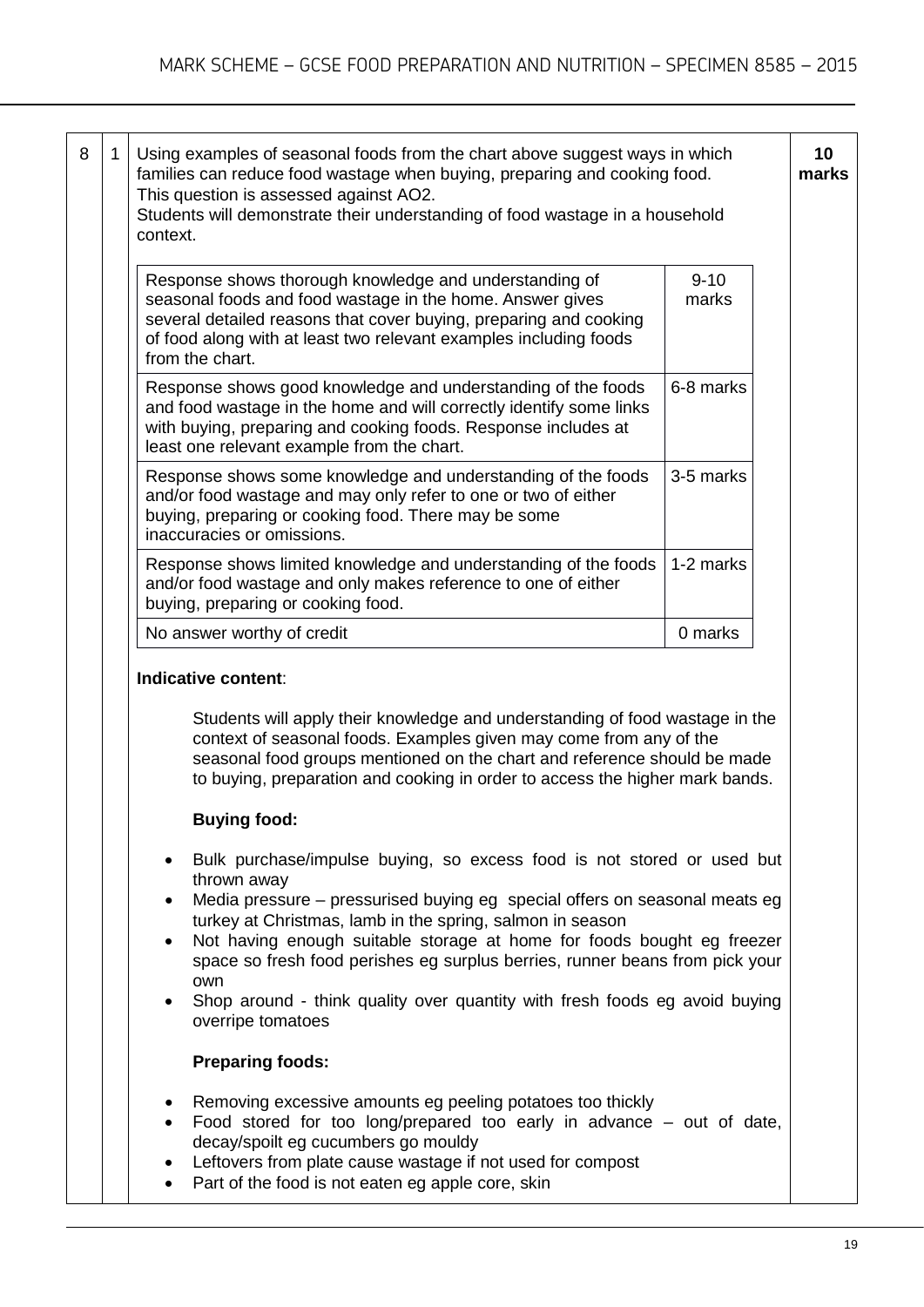## **Cooking foods**:

- Spoiling foods through overcooking eg burnt roasted vegetables
- Lack of culinary skills, poor time management eg overcooking of cabbage
- Use vegetables nearing use by date by making into soups

Other relevant and correct responses may be credited.

| 8 | $\overline{2}$ | What are the advantages of buying locally produced foods?                                                                                                                                                                                                                                                                                                         | marks |  |  |
|---|----------------|-------------------------------------------------------------------------------------------------------------------------------------------------------------------------------------------------------------------------------------------------------------------------------------------------------------------------------------------------------------------|-------|--|--|
|   |                | This question is assessed against AO1.                                                                                                                                                                                                                                                                                                                            |       |  |  |
|   |                | Students will apply their knowledge and understanding of using locally sourced<br>foods.                                                                                                                                                                                                                                                                          |       |  |  |
|   |                | 1 mark for each correct response given either from the list below or for any other<br>relevant responses worthy of credit.                                                                                                                                                                                                                                        |       |  |  |
|   |                | Indicative content:                                                                                                                                                                                                                                                                                                                                               |       |  |  |
|   |                | May be more convenient in terms of customer accessibility.<br>Reliability - know where food has come from.<br>Cheaper if purchased direct from farm.<br>Likely to be fresher than shop bought.<br>$\bullet$<br>Environmentally friendly eg lower $CO2$ emissions, food miles reduced as there<br>$\bullet$<br>is less transportation.<br>Supports local business. |       |  |  |
|   |                | Other relevant and correct responses may be credited.                                                                                                                                                                                                                                                                                                             |       |  |  |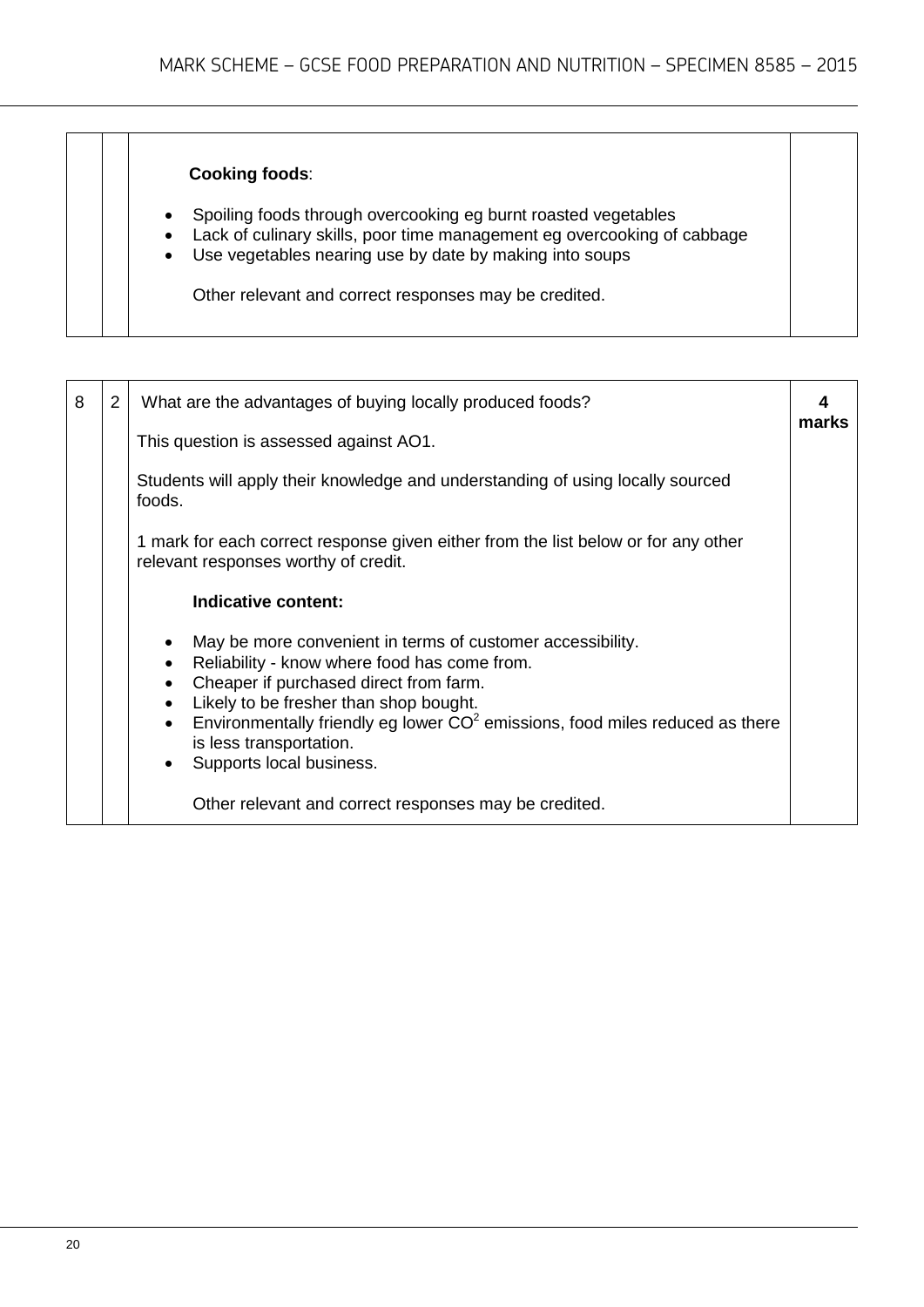9 **With reference to the ingredients and nutrient content of each of the soups,** evaluate the suitability of these soups for people with Coronary Heart Disease (CHD). Give justified reasons for your choice. This question is assessed against AO4. Students will analyse the two recipes and evaluate the content of each recipe in consideration of health risks related to Coronary Heart Disease (CHD). **Responses** will include detailed factual explanations and qualified answers eg Soup A provides more energy (541kcal compared with 461kcal). This extra energy comes from more carbohydrate (vegetables in soup) and fat from butter. Excessive kcals are not suitable for someone with CHD as it may cause unnecessary weight gain so soup B will be a better choice. Answers use appropriate specialist terminology. There will be a good balance between analysis and evaluation. **Analysis:** Comparison of the soups is thorough and makes reference to at least 4 separate points relating to ingredients and/or nutrients referred to in the indicative content. **Evaluation**: Accurate conclusions are drawn which highlight elements required for a diet for someone with CHD and will identify soup B as the better choice with several relevant reasons and will link these to analysis/findings.  $7 - 8$ marks **Responses** will include some detailed factual explanations and qualified answers eg Soup A provides more energy - 541kcal compared with 461kcal. This extra energy comes from a greater amount of carbohydrate and fats. Soup B would be a better choice for people with CHD as it will help them keep a healthy weight. Answers will use appropriate specialist terminology. Response may be stronger in either analysis or evaluation. **Analysis:** Good comparison of the soups makes reference to 2-3 separate points relating to ingredients and/or nutrients referred to in the indicative content. **Evaluation:** Accurate conclusions are drawn which highlight some points required for a diet for someone with CHD. Response will identify relevant reasons for correctly choosing soup B and may link these to analysis/ findings. 5-6 marks **Responses** will include basic explanations eg Soup A provides more energy (541 kcal) compared to soup B with 461kcal so soup B would be the best choice. Answers use some appropriate specialist terminology. Analysis or evaluation may be omitted. **Analysis**: a basic comparison of the soups identifies 1 or 2 simple  $\overline{3-4}$ marks **8 marks**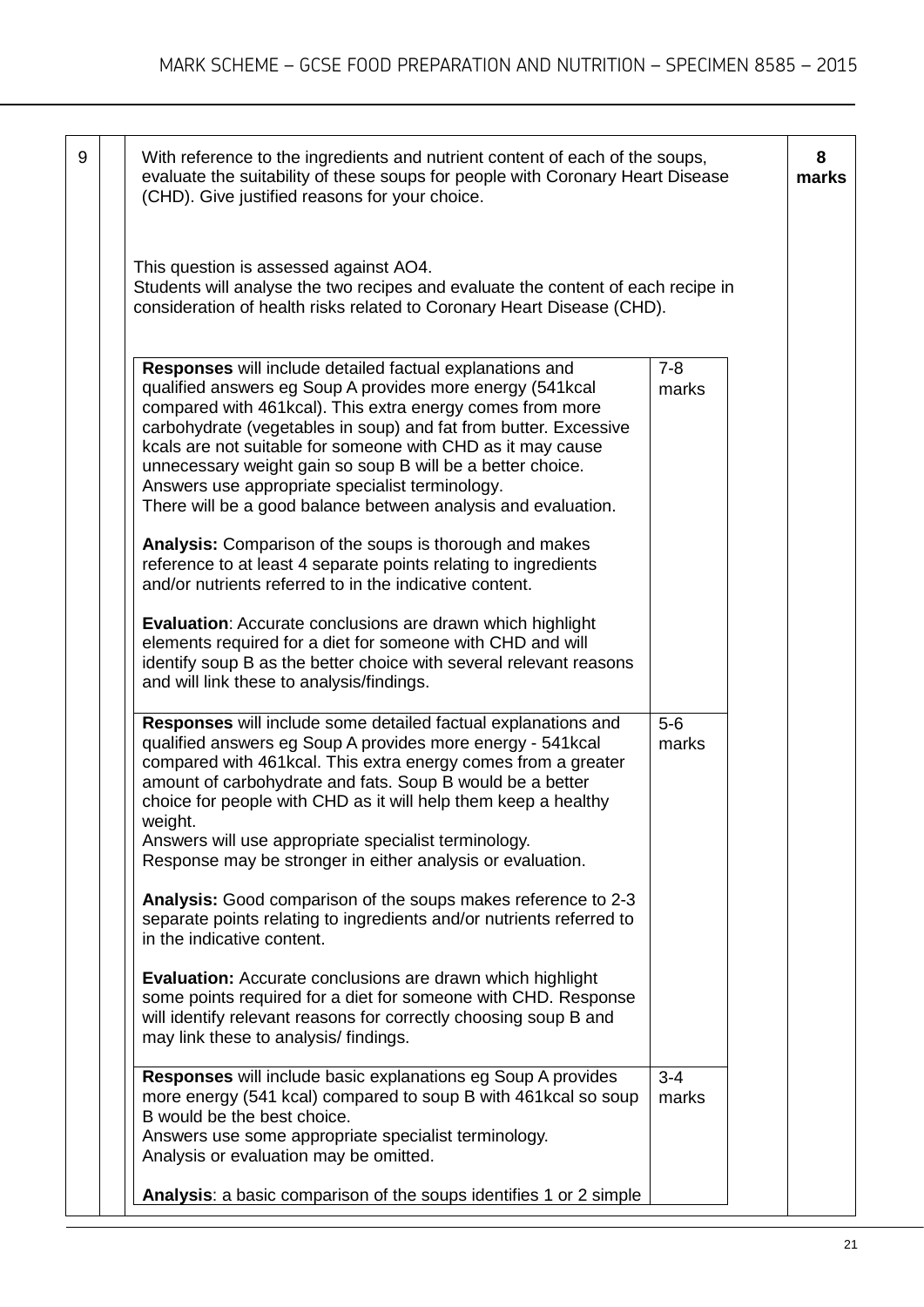|               | points relating to ingredients and/or nutrients.                                                                                                                                                                                                      |                  |  |
|---------------|-------------------------------------------------------------------------------------------------------------------------------------------------------------------------------------------------------------------------------------------------------|------------------|--|
|               | <b>Evaluation:</b> simple conclusions may be drawn which highlight<br>requirements for a diet for someone with CHD. Soup B may be<br>identified correctly but relevant reasons may be omitted or<br>incorrect and not be linked to analysis/findings. |                  |  |
|               |                                                                                                                                                                                                                                                       |                  |  |
|               | Response will be very limited eg Soup B is better than Soup A for<br>someone with CHD.<br>Answers show a basic level of knowledge and understanding.<br>Analysis or evaluation may be omitted.                                                        | $1 - 2$<br>marks |  |
|               | Analysis is at a simplified level with little or no detail.                                                                                                                                                                                           |                  |  |
| or<br>reason. | Evaluation will identify correct choice of soup with a basic                                                                                                                                                                                          |                  |  |
|               | Nothing worthy of credit                                                                                                                                                                                                                              | 0                |  |
|               | Soup A provides more energy (541 kcal) compared to Soup B (with 461 kcal)<br>Due to more carbohydrate and ingredients high in fat<br>Energy will come from vegetables in each soup, fat and carbohydrate content<br>of foods                          |                  |  |
|               |                                                                                                                                                                                                                                                       |                  |  |
|               | Protein content:<br>Soup A has less protein (14.4g) compared to Soup B (19.9g)<br>Soup A contains bacon but this may be in smaller quantity. Soup B has good<br>protein source from peas which are the largest ingredient                             |                  |  |
|               | Carbohydrate content:<br>Soup A has 58g compared to Soup B with 72g<br>B may have larger quantity of starch based ingredients eg potatoes, peas<br>These will link into the energy provided by the dish.                                              |                  |  |
| Fat content:  | Soup A has higher levels of saturated fat (29.5g) and unsaturated fat (15.3g)<br>compared to                                                                                                                                                          |                  |  |
|               | Soup B which has less fat 12.3g and unsaturated 1.4g<br>Soup A higher because of the use of double cream, bacon and butter<br>Soup B lower in saturated fat and cholesterol because it has no added cream<br>and use of sunflower oil.                |                  |  |
|               | Dietary fibre content;<br>Soup A has 8.8 g compared to B 10.8g<br>Indicates a larger proportion of fresh vegetables in B                                                                                                                              |                  |  |

• In B skins may have been left on potatoes as extra source of dietary fibre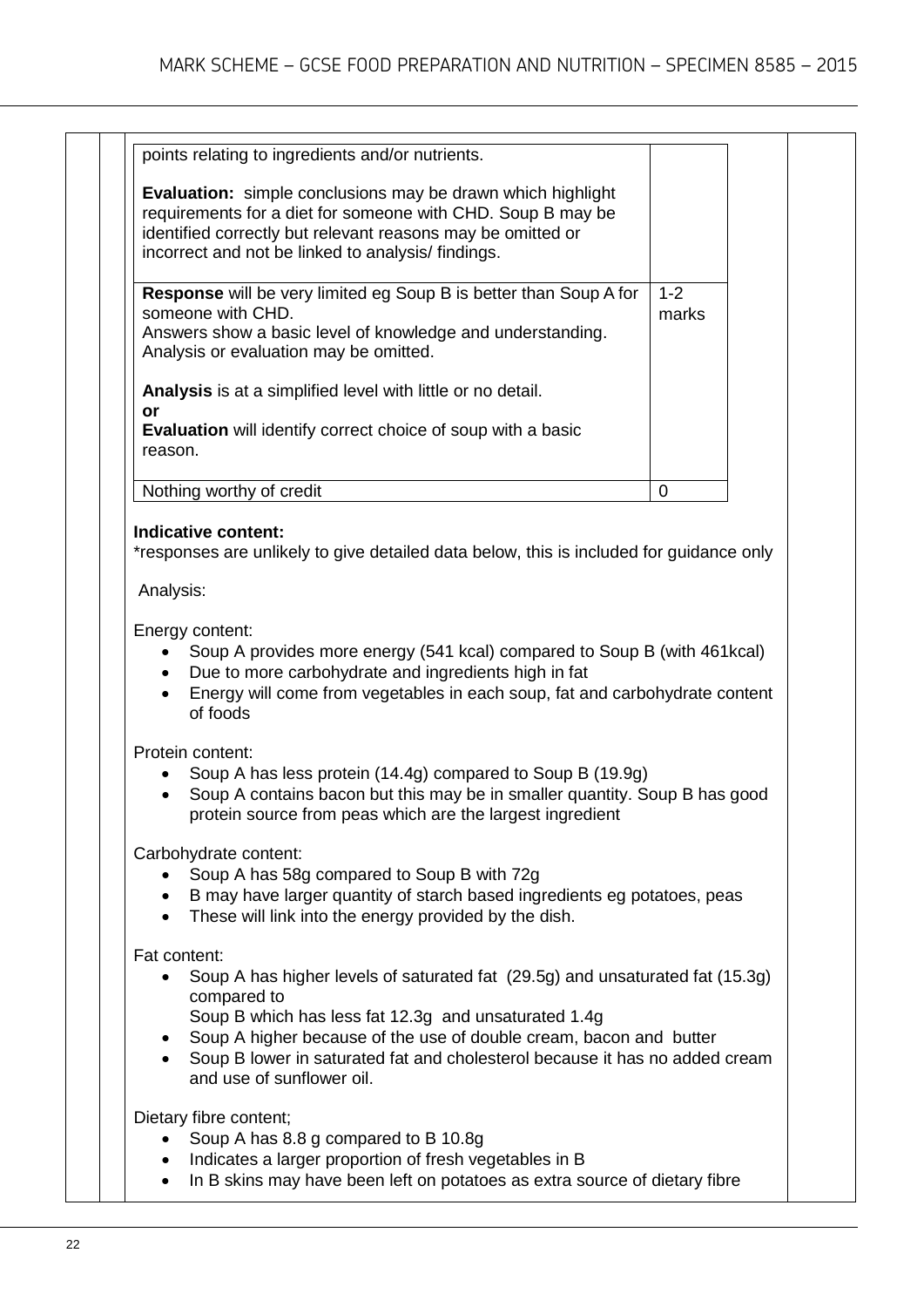#### Sugar content:

- Soup A has 3.43g compared to B, 5.2 g
- B is higher due to natural sugar content of peas.

# Salt content:

- Soup A has 2.46mg compared to B which has 0.86
- Both have natural salt from vegetable content.
- Soup A higher due to use of stock cube and bacon
- Soup B lower as fresh vegetable stock used instead of stock cube, flavour from mint

#### **Evaluation**:

• Soup B is the better choice for someone with CHD.

#### Conclusions:

reference will be made to the need for a diet that is:

- low in fat
- low in salt
- both contributory nutrients in causing heart disease CHD

#### Soup A

- Saturated fat content is higher
- This clogs the arteries and is not a good choice for someone with CHD
- Higher energy content, carbohydrates, fats which in time could lead to weight gain /putting pressure on heart.

#### Soup B

- Has lower salt levels which is better to prevent high blood pressure which can lead to CHD
- Also has higher protein which is needed for repair of body tissues, can be helpful in recovery from CHD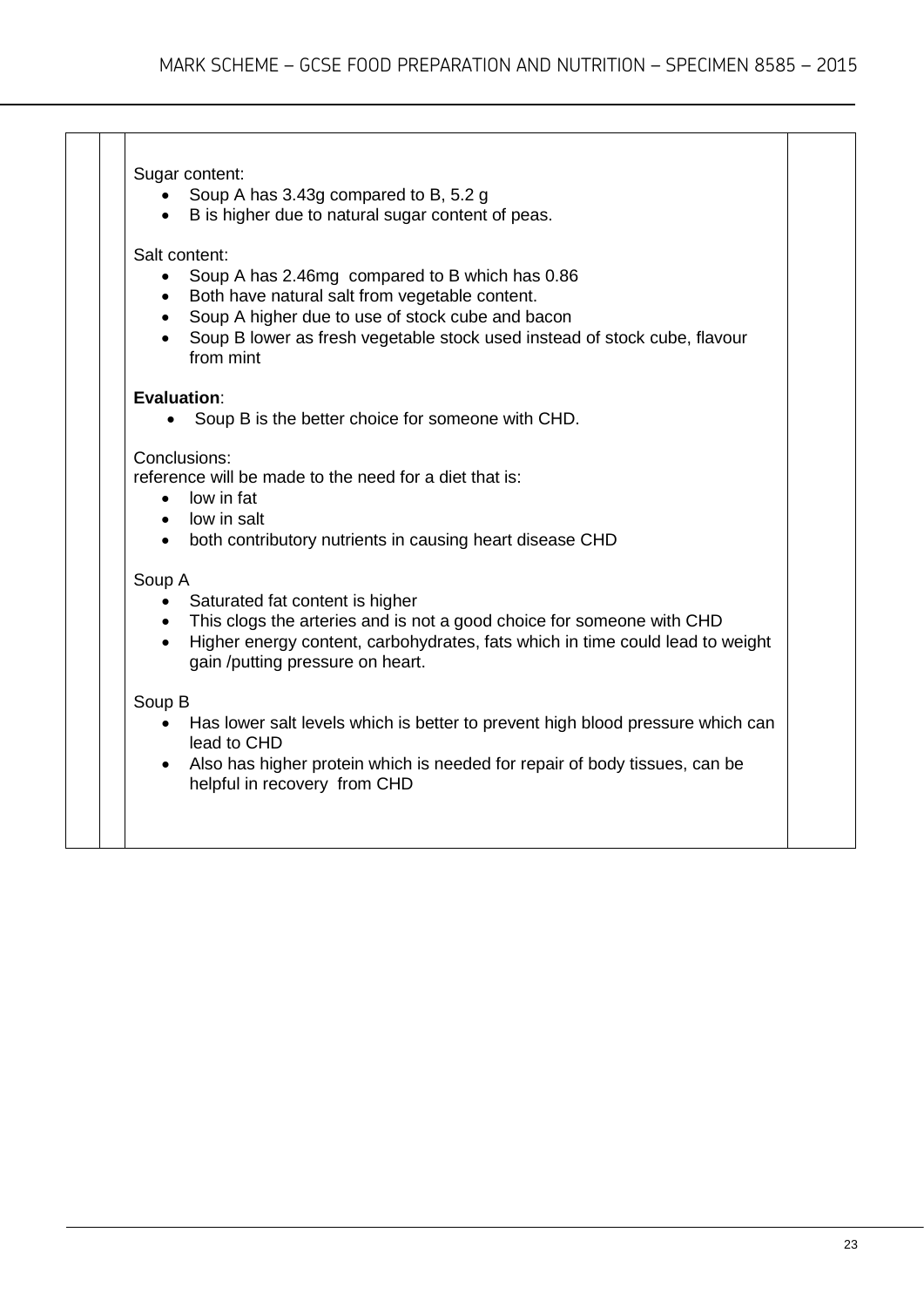| 10 | $\mathbf{1}$ | This question is assessed against AO2.<br>range of given dishes.<br>for each problem. | The table below shows some problems seen when food is prepared.<br>Complete the table to show two different causes of each problem.<br>Students will apply their knowledge and understanding of scientific principles to a<br>One mark is awarded for each cause that is identified, up to a maximum of two marks                                                                                 | 2x2<br>marks |
|----|--------------|---------------------------------------------------------------------------------------|---------------------------------------------------------------------------------------------------------------------------------------------------------------------------------------------------------------------------------------------------------------------------------------------------------------------------------------------------------------------------------------------------|--------------|
|    |              | Problem                                                                               | Causes                                                                                                                                                                                                                                                                                                                                                                                            |              |
|    |              | Choux pastry éclairs<br>are flat after baking                                         | Insufficient cooking time.<br>$\bullet$<br>Temperature of oven too low.<br>$\bullet$<br>Incorrect proportion of liquid. Not enough<br>$\bullet$<br>to make steam.<br>Not enough beating to add air to mixture.<br>Ingredient missing eg eggs not added by<br>mistake.<br>Disturbed during cooking (oven door<br>opened).<br>Not split after cooking to let steam out.<br>Incorrect type of flour. |              |
|    |              | The oil and vinegar<br>separate when<br>making a mayonnaise                           | Insufficient mixing time.<br>$\bullet$<br>Oil added too quickly.<br>Emulsification (Lecithin in egg yolk) not<br>taking place.<br>Left to stand for too long before use.<br>Proportions of ingredients are incorrect.                                                                                                                                                                             |              |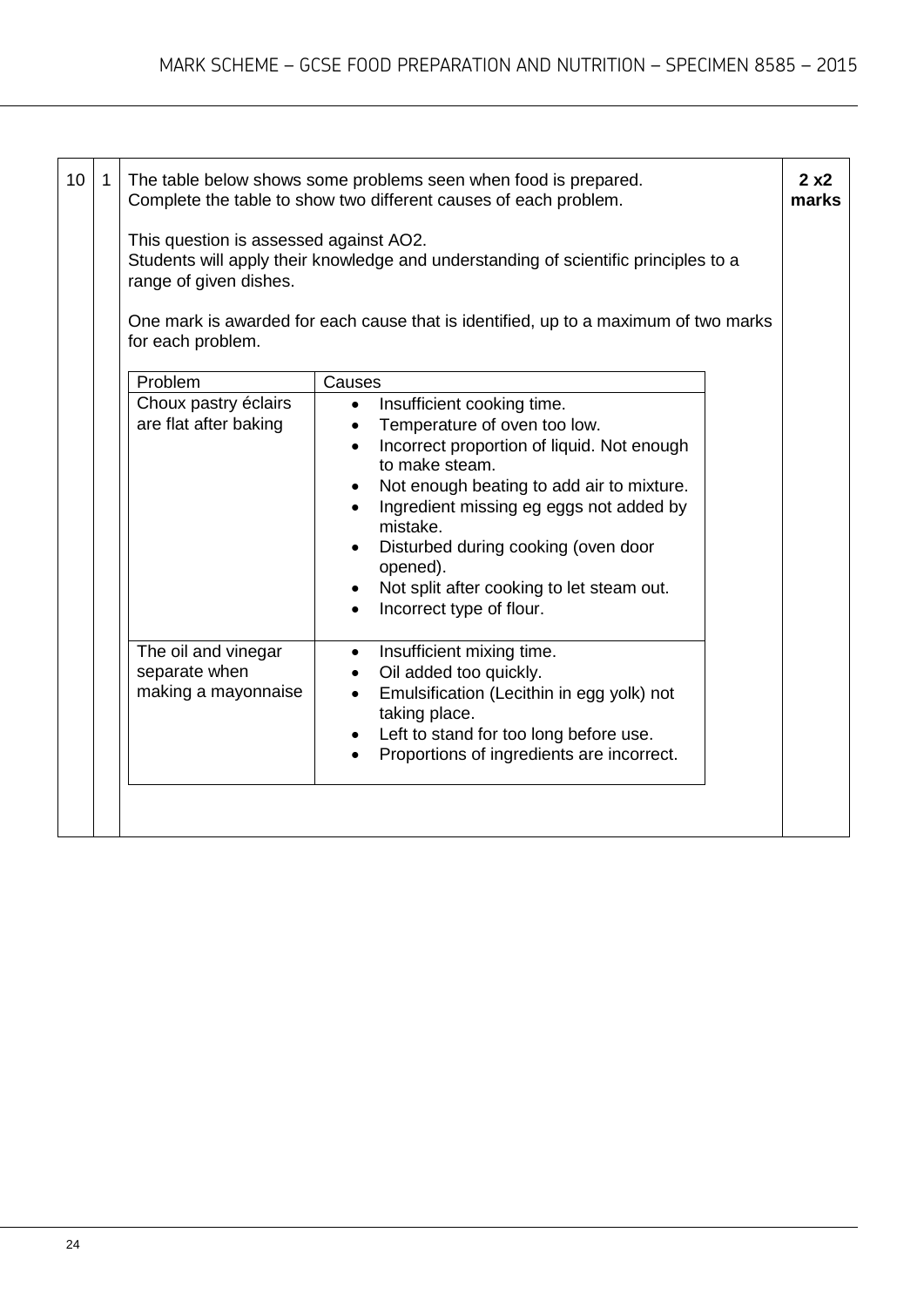| 10 | $2^{\circ}$ | Explain in detail how a temperature probe is used to check that cooked food is safe<br>to eat.<br>This question is assessed against AO1.<br>Students will recall knowledge of use of a food probe.                                                                                                                                                                                                                                                                                                                                                                                        |                                                                                                                                                                                                                                                                                                                                                                                                    |  |  |  |
|----|-------------|-------------------------------------------------------------------------------------------------------------------------------------------------------------------------------------------------------------------------------------------------------------------------------------------------------------------------------------------------------------------------------------------------------------------------------------------------------------------------------------------------------------------------------------------------------------------------------------------|----------------------------------------------------------------------------------------------------------------------------------------------------------------------------------------------------------------------------------------------------------------------------------------------------------------------------------------------------------------------------------------------------|--|--|--|
|    |             | Response shows thorough knowledge and understanding of the<br>use of a temperature probe to check that cooked food is safe to<br>eat. Answer should include reference to 4 or 5 points from the<br>indicative content with several of these qualified.                                                                                                                                                                                                                                                                                                                                    | $5 - 6$<br>marks                                                                                                                                                                                                                                                                                                                                                                                   |  |  |  |
|    |             | Response shows good knowledge and understanding of the use of<br>a temperature probe to check that cooked food is safe to eat<br>Response to include at least 3 points from indicative content with<br>some qualification,                                                                                                                                                                                                                                                                                                                                                                | $3 - 4$<br>marks                                                                                                                                                                                                                                                                                                                                                                                   |  |  |  |
|    |             | Response shows limited knowledge and understanding of the use<br>of a temperature probe to check that cooked food is safe to eat $1 -$<br>2 points from indicative content covered with limited qualification.                                                                                                                                                                                                                                                                                                                                                                            | $1 - 2$<br>marks                                                                                                                                                                                                                                                                                                                                                                                   |  |  |  |
|    |             | No answer worthy of credit                                                                                                                                                                                                                                                                                                                                                                                                                                                                                                                                                                | 0 marks                                                                                                                                                                                                                                                                                                                                                                                            |  |  |  |
|    |             | Sterilise before use/use antibacterial spray or wipes<br>help avoid cross contamination.<br>Switch on.<br>Insert probe into centre/core of food/thickest part of the food.<br>Insert at an angle.<br>$\bullet$<br>Do not touch metal baking tin, bone or base with tip of probe.<br>Leave probe in place until temperature stabilises.<br>Temperature must reach 75C or more.<br>food.<br>Follow manufacturer's instructions for use.<br>on/off as necessary.<br>bacterial cleanser.<br>If temperature not reached, repeat test.<br>Other relevant and correct responses may be credited. | Clean after use with anti-bacterial cleanser. Use of antibacterial cleansers will<br>It is only temperature which guarantees destruction of harmful bacteria in the<br>Digital probes are run by battery – check battery is active and probe switched<br>Do not use battery powered probes in oven or immerse in water.<br>Do not place food probe into another food before cleaning with an anti- |  |  |  |